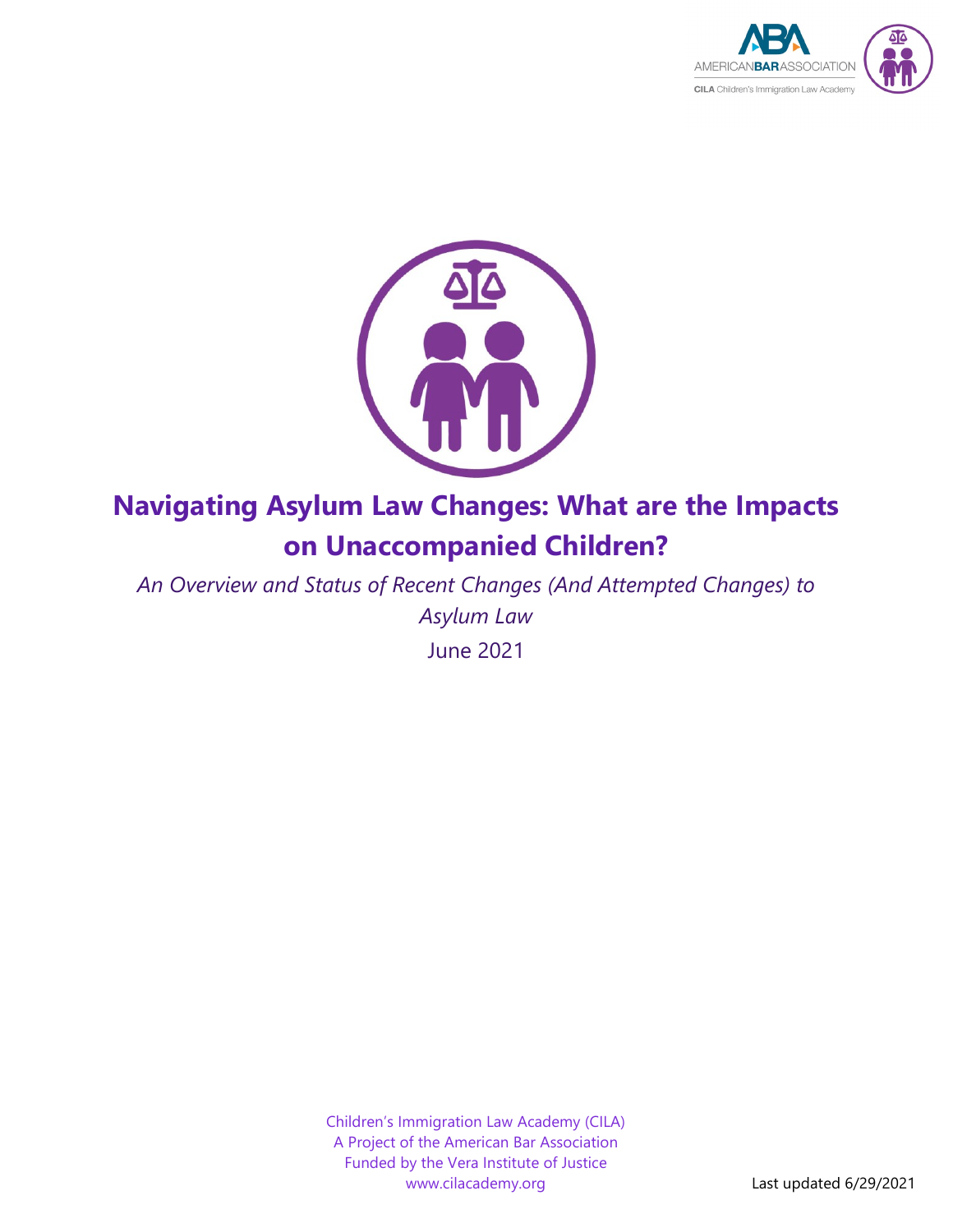# **Table of Contents**

| Asylum Ban 2.0 Transit Bar Through 3rd Country—interim final rule and subsequent final rule:                                                                                  |  |
|-------------------------------------------------------------------------------------------------------------------------------------------------------------------------------|--|
|                                                                                                                                                                               |  |
|                                                                                                                                                                               |  |
|                                                                                                                                                                               |  |
|                                                                                                                                                                               |  |
| Final rule: "Removal of 30-Day Processing Provision for Asylum Applicant-Related Form I-765                                                                                   |  |
| Final rule: "Asylum Application, Interview, and Employment Authorization for Applicants" 15                                                                                   |  |
| Filing fee for Form I-589 in final rule: "U.S. Citizenship and Immigration Services Fee Schedule<br>and Changes to Certain Other Immigration Benefit Request Requirements" 16 |  |
|                                                                                                                                                                               |  |
|                                                                                                                                                                               |  |
| Proposed rule and subsequent final rule: "Procedures for Asylum and Withholding of Removal;<br>Credible Fear and Reasonable Fear Review" (sometimes known as mammoth rule) 20 |  |
|                                                                                                                                                                               |  |
| Proposed rule: "Collection and Use of Biometrics by USCIS" and subsequent withdrawal of rule                                                                                  |  |
| Proposed rule and subsequent final rule: "Procedures for Asylum and Withholding of                                                                                            |  |
|                                                                                                                                                                               |  |
|                                                                                                                                                                               |  |
|                                                                                                                                                                               |  |

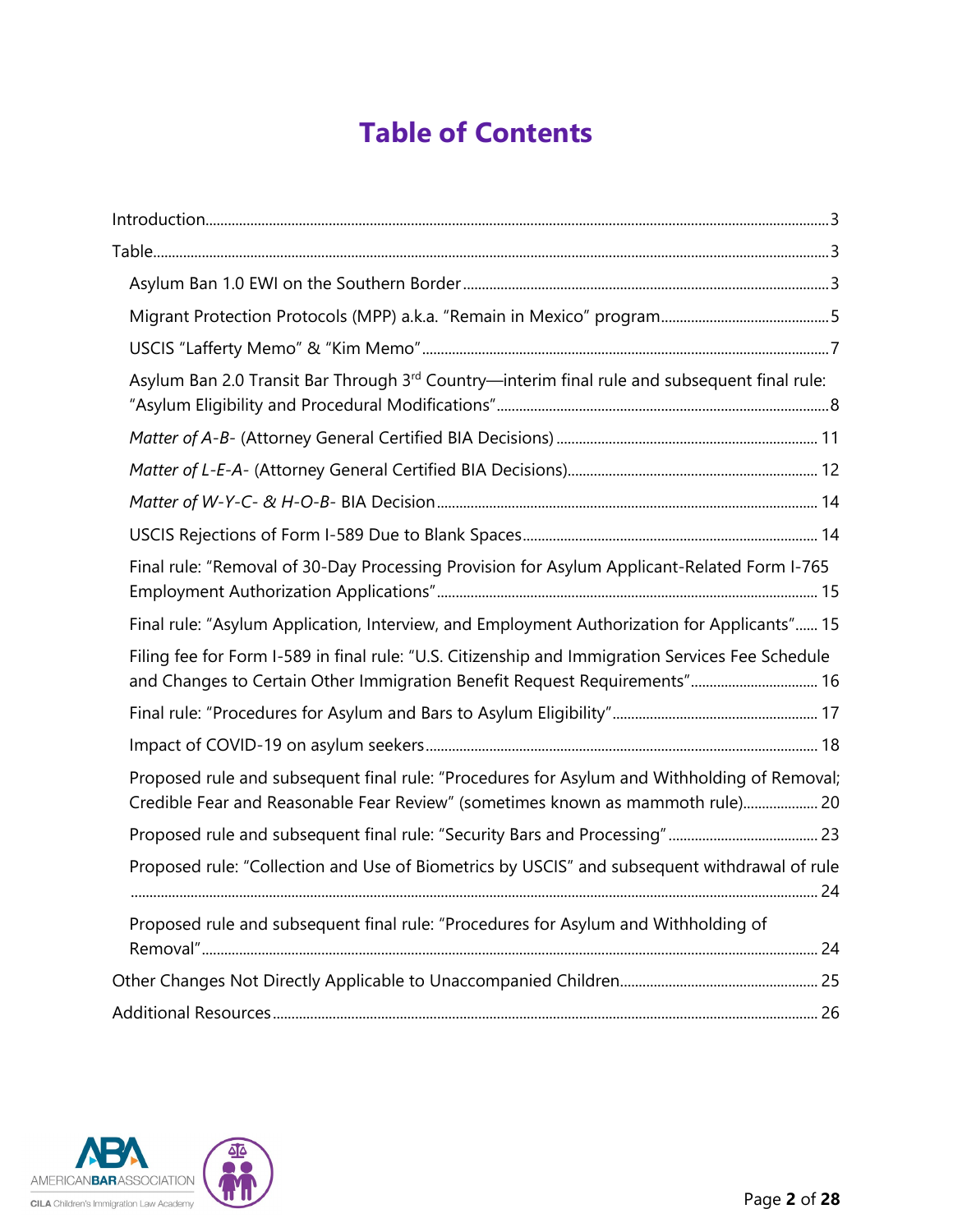### <span id="page-2-0"></span>Introduction

With legal updates occurring so frequently, it can be difficult to keep up with the changes. This resource provides an overview of many of the recent changes (and attempted changes) to asylum law and how those changes impact children arriving to the United States unaccompanied. In many instances, immigration advocates filed lawsuits following a change in asylum law or policy. Therefore, litigation is frequently ongoing, and it is important to keep tabs on the case(s) to see what is currently happening. Many of these suits have thus far been successful, underscoring the importance of the work of many organizations fighting to preserve access to the asylum system.

Asylum law is a complex and dynamic area of the law with frequent changes. However, particularly between 2018 and early 2021, asylum law was under attack. Now in the wake of numerous changes (and attempted changes), the future of asylum law is still being determined. Just like with any change in the tide, the waters must first settle before we can see the future of asylum law.

Asylum law [i](#page-25-1)n the United States<sup>i</sup> was built on the principle of non-refoulement, found in international law,<sup>[ii](#page-25-2)</sup> "that no one should be returned to a country where they would face torture, cruel, inhuman or degrading treatment or punishment and other irreparable harm."[iii](#page-25-3) Unfortunately, many of the recent changes run afoul of this principle and endanger the lives of individuals who need protection most, including children and youth.

#### <span id="page-2-1"></span>Table

In the table below, CILA describes the change to asylum and whether it applies to unaccompanied children in the "ISSUE" column. Then under "STATUS," CILA provides an overview on pending litigation, any governmental action, helpful links to learn more, and relevant practice advisories for an in-depth look at the issue.

<span id="page-2-2"></span>

| <b>ISSUE</b>                                                                                                                                                                                                                                                               | <b>STATUS</b>                                                                                                                                                                                                                                                                                                                                                                                                                                                                                                                                         |
|----------------------------------------------------------------------------------------------------------------------------------------------------------------------------------------------------------------------------------------------------------------------------|-------------------------------------------------------------------------------------------------------------------------------------------------------------------------------------------------------------------------------------------------------------------------------------------------------------------------------------------------------------------------------------------------------------------------------------------------------------------------------------------------------------------------------------------------------|
| Asylum Ban 1.0 EWI on<br>the Southern Border<br>The interim final rule "Aliens                                                                                                                                                                                             | <b>Pending Litigation:</b><br><b>East Bay Sanctuary Covenant v. Biden</b><br>$2/28/20$ : The U.S. Court of Appeals for the Ninth Circuit $(9th)$<br>Circuit) affirmed the District Court of the Northern District of                                                                                                                                                                                                                                                                                                                                  |
| Subject to a Bar on Entry<br>under Certain Presidential<br>Proclamations; Procedures for<br>Protection Claims" (by the<br>Department of Justice (DOJ)<br>and Department of Homeland<br>Security (DHS)) and<br><b>Presidential Proclamation</b><br>entered in November 2018 | California's temporary restraining order and grant of a<br>preliminary injunction in East Bay Sanctuary Covenant v. Trump.<br>In the summary of the opinion, as part of its rationale, the Court<br>found the "Rule is unreasonable in light of the United States'<br>treaty obligations" and "[s]pecifically, the panel concluded that<br>the Rule runs afoul of three codified rules: 1) the right to seek<br>asylum; 2) the prohibition against penalties for irregular entry;<br>and 3) principles of non-refoulement, which prohibit signatories |

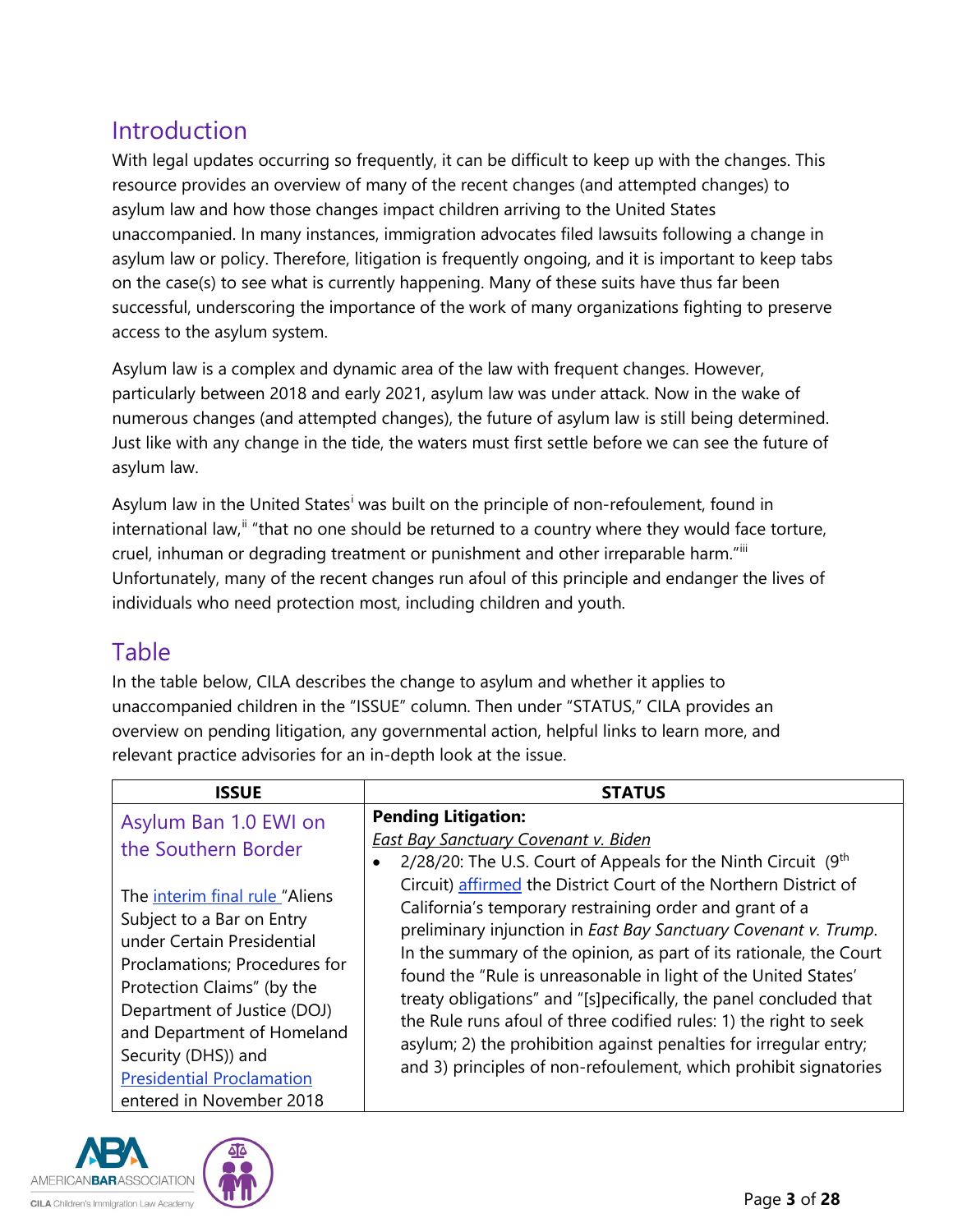| <b>ISSUE</b>                    | <b>STATUS</b>                                                                              |
|---------------------------------|--------------------------------------------------------------------------------------------|
| seek to bar anyone who          | to the 1951 Convention from returning a refugee to the frontiers                           |
| entered the United States from  | of territories where his life or freedom would be threatened."                             |
| Mexico without inspection       | 3/24/21: 9 <sup>th</sup> Circuit issued an order and amended opinion (of<br>$\bullet$      |
| from being eligible for asylum. | 2/28/20 prior opinion). The court denied the government's                                  |
| Applies to unaccompanied        | petition for a rehearing en banc and issued an amended                                     |
| children.                       | opinion affirming the district court's grant of a temporary                                |
|                                 | restraining order and subsequent preliminary injunction.                                   |
|                                 | The rule has not been in effect during litigation because the 9 <sup>th</sup><br>$\bullet$ |
|                                 | Circuit also denied the government's emergency motion for a                                |
|                                 | stay pending appeal in an opinion issued in December 2018.                                 |
|                                 | Visit the ACLU's website for case updates and to read case<br>$\bullet$                    |
|                                 | documents.                                                                                 |
|                                 | O.A. v. Biden                                                                              |
|                                 | 8/2/19: U.S. District Court for the District of Columbia (D. D. C.                         |
|                                 | Court) vacated the interim final rule, finding it unlawful.                                |
|                                 | 10/11/19: Notice of Appeal filed to the United States Court of<br>$\bullet$                |
|                                 | Appeals for the District of Columbia Circuit Court                                         |
|                                 | 12/8/20: Oral argument held before the United States Court of<br>$\bullet$                 |
|                                 | Appeals for the District of Columbia Circuit Court                                         |
|                                 | 2/3/21: Order filed by the court directing the parties to file<br>$\bullet$                |
|                                 | supplemental briefs regarding the mootness of the appeal in                                |
|                                 | light of the 2/2/21 Executive Order on Creating a Comprehensive                            |
|                                 | Regional Framework to Address the Causes of Migration, to                                  |
|                                 | Manage Migration Throughout North and Central America, and                                 |
|                                 | to Provide Safe and Orderly Processing of Asylum Seekers at the<br>United States Border.   |
|                                 | 2/24/21: United States Court of Appeals for the District of                                |
|                                 | $\bullet$<br>Columbia Circuit Court ordered that the case be held in abeyance              |
|                                 | and directed the government to submit status reports on its                                |
|                                 | review of the interim final rule.                                                          |
|                                 | 4/26/21: Status letter regarding the DOJ and DHS review of the<br>٠                        |
|                                 | interim final rule filed. The letter stated, "[t]he Departments                            |
|                                 | report that review of the rule remains ongoing and that any final                          |
|                                 | decision concerning whether to modify or rescind the rule                                  |
|                                 | remains pending."                                                                          |
|                                 | Visit Human Rights First's website for more information<br>٠                               |
|                                 | regarding the case.                                                                        |
|                                 |                                                                                            |
|                                 | On 2/2/21, President Biden issued Executive Order 14010, "Creating a                       |
|                                 | Comprehensive Regional Framework to Address the Causes of                                  |
|                                 | Migration, To Manage Migration Throughout North and Central                                |
|                                 | America, and To Provide Safe and Orderly Processing of Asylum                              |

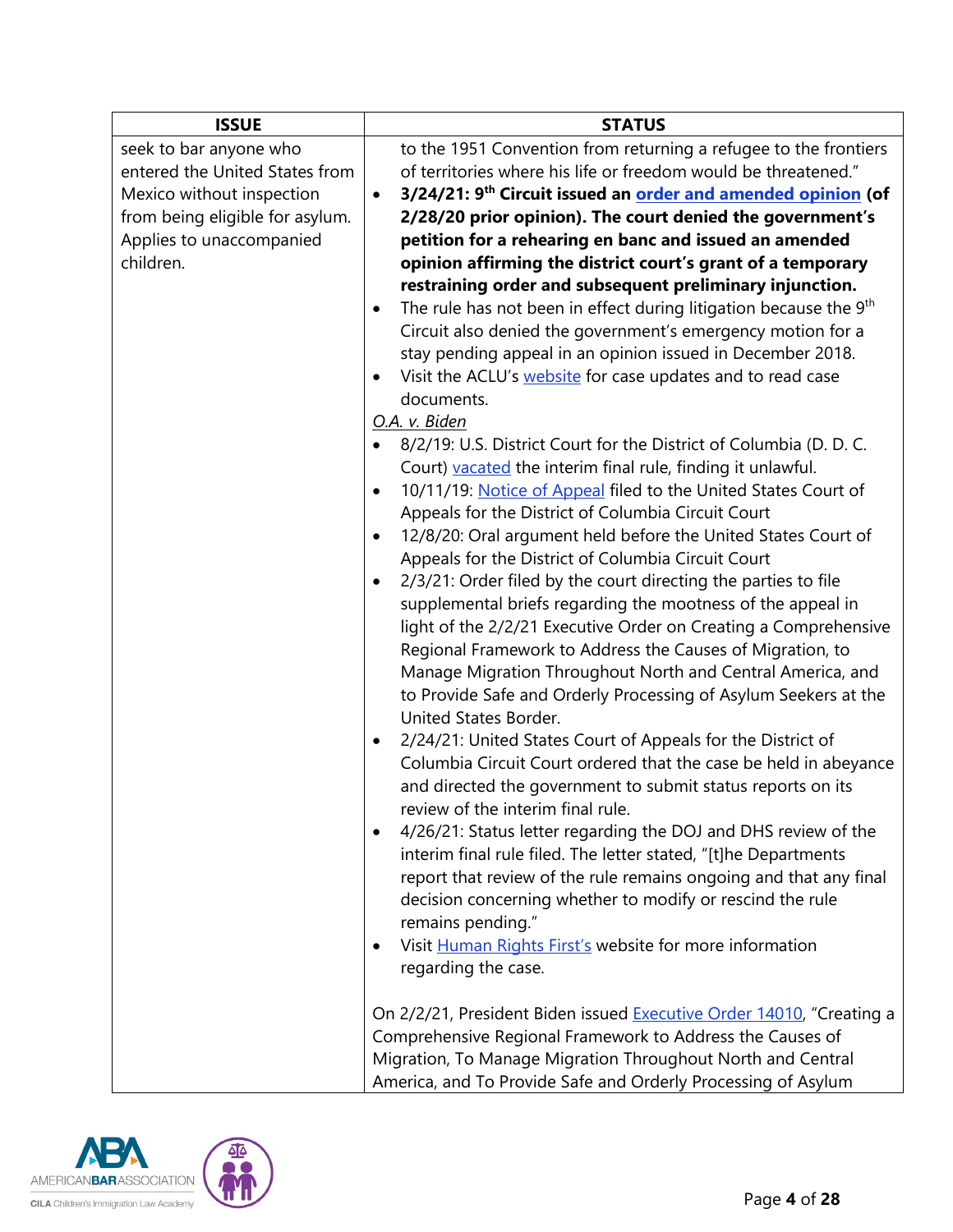<span id="page-4-0"></span>

| <b>ISSUE</b>                                                                                                                                                                                                                                                                                                                                                                                                                                                                                         | <b>STATUS</b>                                                                                                                                                                                                                                                                                                                                                                                                                                                                                                                                                                                                                                                                                                                                                                                                                                                                                                                                                                                                                                                                                                                                                                                                                                                                                                                                                                                                                                                                                                                                                                                                                                                                                                               |
|------------------------------------------------------------------------------------------------------------------------------------------------------------------------------------------------------------------------------------------------------------------------------------------------------------------------------------------------------------------------------------------------------------------------------------------------------------------------------------------------------|-----------------------------------------------------------------------------------------------------------------------------------------------------------------------------------------------------------------------------------------------------------------------------------------------------------------------------------------------------------------------------------------------------------------------------------------------------------------------------------------------------------------------------------------------------------------------------------------------------------------------------------------------------------------------------------------------------------------------------------------------------------------------------------------------------------------------------------------------------------------------------------------------------------------------------------------------------------------------------------------------------------------------------------------------------------------------------------------------------------------------------------------------------------------------------------------------------------------------------------------------------------------------------------------------------------------------------------------------------------------------------------------------------------------------------------------------------------------------------------------------------------------------------------------------------------------------------------------------------------------------------------------------------------------------------------------------------------------------------|
|                                                                                                                                                                                                                                                                                                                                                                                                                                                                                                      | Seekers at the United States Border" to review and determine<br>whether to rescind the interim final rule.                                                                                                                                                                                                                                                                                                                                                                                                                                                                                                                                                                                                                                                                                                                                                                                                                                                                                                                                                                                                                                                                                                                                                                                                                                                                                                                                                                                                                                                                                                                                                                                                                  |
|                                                                                                                                                                                                                                                                                                                                                                                                                                                                                                      | On 5/14/21, the Executive Office for Immigration Review (EOIR)<br>issued Policy Memorandum (PM) 21-19 cancelling PM 19-02,<br>Guidelines Regarding New Regulations Governing Asylum and<br>Protection Claims and PM 19-03, Guidelines Regarding the<br>Presidential Proclamation Addressing Mass Migration Through the<br>Southern Border of the United States.                                                                                                                                                                                                                                                                                                                                                                                                                                                                                                                                                                                                                                                                                                                                                                                                                                                                                                                                                                                                                                                                                                                                                                                                                                                                                                                                                             |
|                                                                                                                                                                                                                                                                                                                                                                                                                                                                                                      | As of publishing on 6/29/21, the Asylum Ban 1.0 is not in effect.                                                                                                                                                                                                                                                                                                                                                                                                                                                                                                                                                                                                                                                                                                                                                                                                                                                                                                                                                                                                                                                                                                                                                                                                                                                                                                                                                                                                                                                                                                                                                                                                                                                           |
| <b>Migrant Protection</b><br>Protocols (MPP) a.k.a.<br>"Remain in Mexico"<br>program<br>MPP was implemented in<br>January 2019. Unaccompanied<br>children along with certain<br>other vulnerable groups<br>should not be included in the<br>program; however, in reality,<br>the program has impacted<br>unaccompanied children. <sup>iv</sup> The<br>MPP program required some<br>asylum seekers on the<br>Southern border to wait in<br>Mexico while their claims are<br>adjudicated. <sup>v</sup> | <b>Following Implementation of MPP:</b><br>While the MPP program does not directly apply to<br>unaccompanied children, many unaccompanied children have<br>been impacted by the program. This has happened in several<br>ways. As an example, in some cases, a child is separated from<br>their family member at the border, and the child is then<br>processed as an unaccompanied child while their family member<br>waits for court in Mexico, through the MPP program. <sup>vi</sup> Ultimately,<br>this makes reunification much more difficult for this child. There<br>are other instances, where a child will go across the border by<br>themselves after their family was placed together in the MPP<br>program, rather than stay in harsh and dangerous conditions. In<br>other cases, a child's parents or the child was harmed while they<br>were together in the MPP program so the child crossed the<br>border alone as an unaccompanied child. Each of these situations<br>creates a difficult situation for the child due to family separation,<br>as well as legal and procedural hurdles in her case. <sup>vii</sup><br>Human Rights First has issued a report and published a<br>$\bullet$<br>database vill about the human rights abuses occurring as a result<br>of the "Remain in Mexico" program.<br>The MPP program has been riddled with problems including<br>٠<br>issues such as lack of access to counsel. <sup>ix</sup><br><b>Pending Litigation:</b><br>Pekoske v. Innovation Law Lab<br>Innovation Law Lab, eleven individual plaintiffs, and several<br>organizations filed a suit challenging the MPP program. Plaintiffs<br>are represented by the American Civil Liberties Union (ACLU), |
|                                                                                                                                                                                                                                                                                                                                                                                                                                                                                                      | Southern Poverty Law Center (SPLC) and the Center for Gender<br>and Refugee Studies (CGRS).                                                                                                                                                                                                                                                                                                                                                                                                                                                                                                                                                                                                                                                                                                                                                                                                                                                                                                                                                                                                                                                                                                                                                                                                                                                                                                                                                                                                                                                                                                                                                                                                                                 |

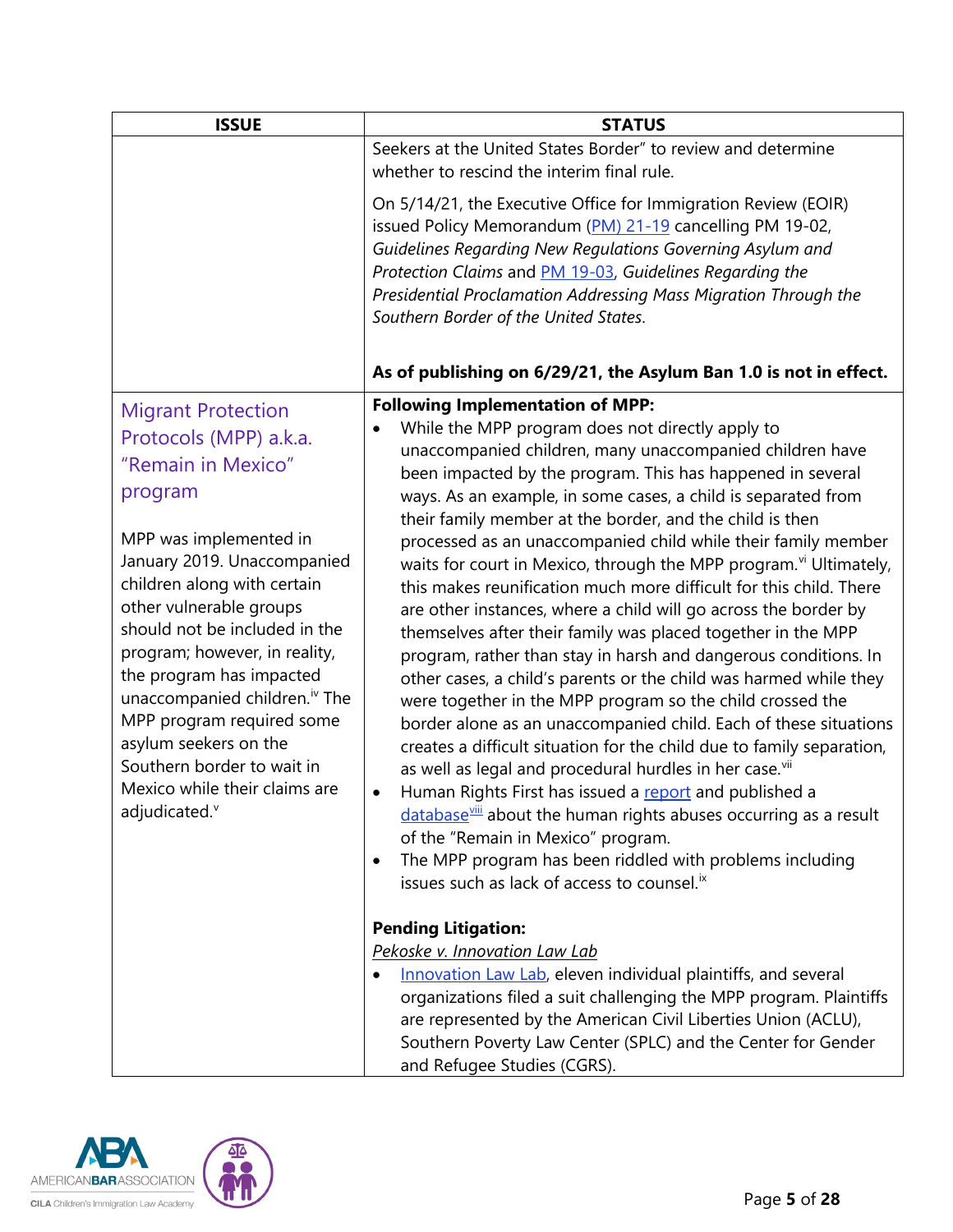| <b>ISSUE</b> | <b>STATUS</b>                                                                                                                     |
|--------------|-----------------------------------------------------------------------------------------------------------------------------------|
|              | 4/8/19: The District Court for the Northern District of California<br>$\bullet$                                                   |
|              | granted a motion for a preliminary injunction in the case, but that                                                               |
|              | was appealed. On 5/7/19, the 9 <sup>th</sup> Circuit granted a stay on the                                                        |
|              | preliminary injunction, allowing MPP to continue while the case is                                                                |
|              | pending appeal in the 9 <sup>th</sup> Circuit.                                                                                    |
|              | 2/28/20: The 9 <sup>th</sup> Circuit issued an opinion affirming the District                                                     |
|              | Court for the Northern District of California's injunction against                                                                |
|              | implementation and expansion of MPP. Hours later on 2/28/20,                                                                      |
|              | DHS filed an emergency motion for a stay pending disposition of                                                                   |
|              | an appeal to the Supreme Court or an immediate administrative                                                                     |
|              | stay, and the 9 <sup>th</sup> Circuit granted an administrative stay on its                                                       |
|              | decision and created a briefing schedule regarding the longer                                                                     |
|              | stay.<br>$3/4/20$ : The 9 <sup>th</sup> Circuit issued an order denying the stay in part<br>$\bullet$                             |
|              | and granting it in part. In its order the Court stated, "Because the                                                              |
|              | MPP so clearly violates §§ 1225(b) and 1231(b), and because the                                                                   |
|              | harm the MPP causes to plaintiffs is so severe, we decline to stay                                                                |
|              | our opinion pending certiorari proceedings in the Supreme                                                                         |
|              | Court, except as noted below with respect to the scope of the                                                                     |
|              | injunction." In regard to scope, the 9 <sup>th</sup> Circuit granted the stay                                                     |
|              | pending an appeal to the Supreme Court as it relates to Southern                                                                  |
|              | border states outside of the 9 <sup>th</sup> Circuit (Texas–5 <sup>th</sup> Circuit and New                                       |
|              | Mexico-10 <sup>th</sup> Circuit) and denied the stay as it pertains to $9th$                                                      |
|              | Circuit border states (California and Arizona). Additionally, the 9 <sup>th</sup>                                                 |
|              | Circuit extended its administrative stay until 3/11/20 providing                                                                  |
|              | time for the Supreme Court to review the issue, and stated, "[i]f                                                                 |
|              | the Supreme Court has not in the meantime acted to reverse or                                                                     |
|              | otherwise modify our decision, our partial grant and partial                                                                      |
|              | denial of the Government's request for a stay of the district                                                                     |
|              | court's injunction, as described above, will take effect on                                                                       |
|              | Thursday, March 12."                                                                                                              |
|              | 3/11/20: The Supreme Court issued an order granting a stay of<br>$\bullet$                                                        |
|              | the district court's 4/8/19 preliminary injunction pending the                                                                    |
|              | filing and disposition of a petition for a writ of certiorari.<br>4/11/20: A petition for a writ of certiorari was filed with the |
|              | $\bullet$<br><b>Supreme Court.</b>                                                                                                |
|              | 10/19/20: The Supreme Court granted the petition for certiorari. <sup>x</sup>                                                     |
|              | 2/1/21: DHS moved the court to hold the briefing schedule in<br>$\bullet$                                                         |
|              | abeyance and to remove the case from the February 2021                                                                            |
|              | argument calendar in light of the suspension of new enrollments                                                                   |
|              | in January 2021 and the Supreme Court agreed.                                                                                     |
|              | 5/18/21: Motion to Intervene as Petitioners filed by States of<br>٠                                                               |
|              | Texas, Missouri, and Arizona. <sup>xi</sup>                                                                                       |

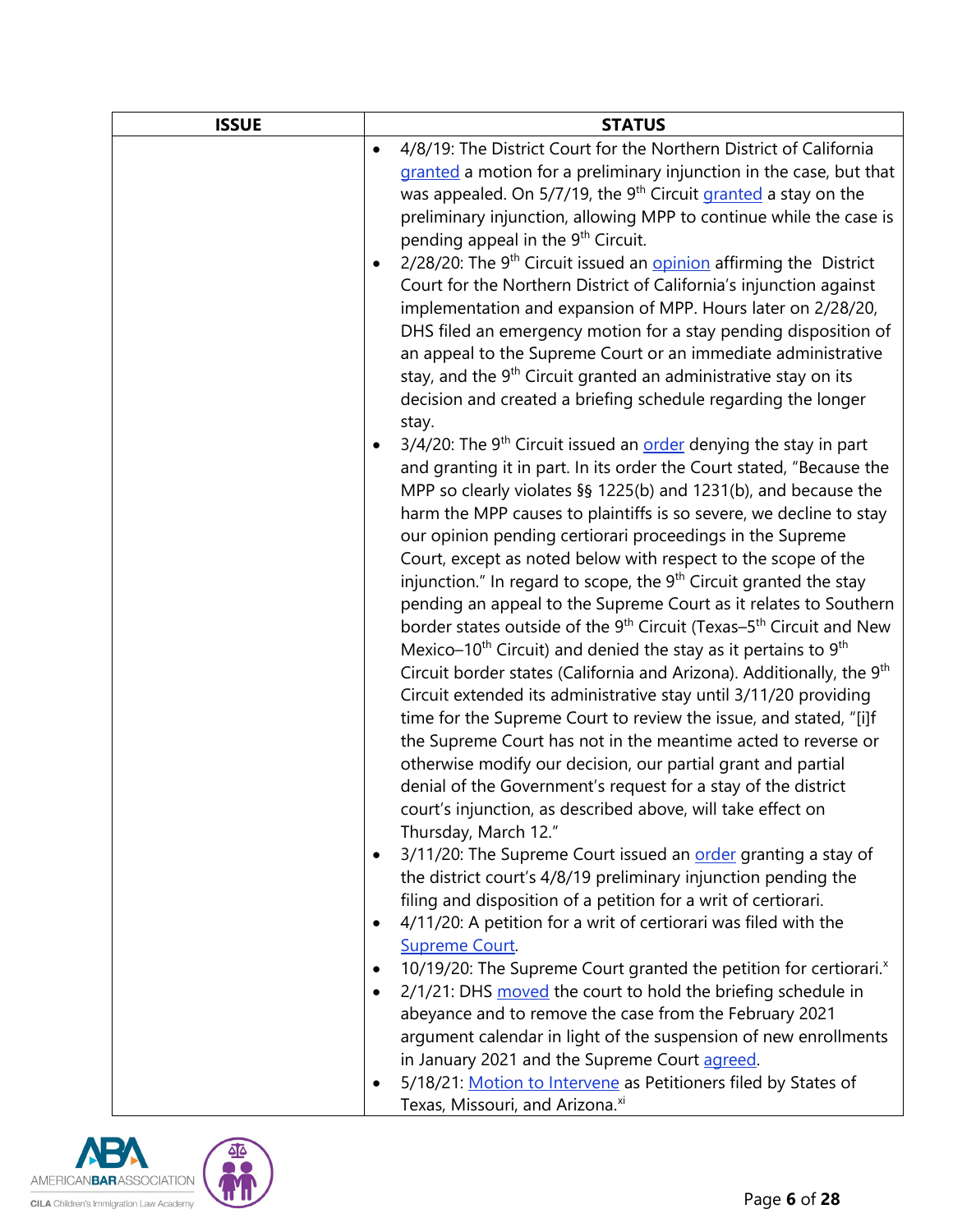| <b>ISSUE</b>            | <b>STATUS</b>                                                                                                                                |
|-------------------------|----------------------------------------------------------------------------------------------------------------------------------------------|
|                         | 6/1/21: DHS filed Petitioner's Suggestion of Mootness and<br>$\bullet$                                                                       |
|                         | Motion to Vacate the Judgment of the Court of Appeals                                                                                        |
|                         | 6/21/21: The <b>Supreme Court granted the motion to vacate</b>                                                                               |
|                         | the judgment and remanded the case to the 9 <sup>th</sup> Circuit with                                                                       |
|                         | instructions to direct the District Court to vacate as moot the                                                                              |
|                         | 4/8/19 order granting a preliminary injunction. The Supreme                                                                                  |
|                         | Court also dismissed the motion for leave to intervene filed                                                                                 |
|                         | by Texas, Missouri, and Arizona as moot.<br>Visit the ACLU's website and the SCOTUSblog for case updates<br>$\bullet$                        |
|                         | and to read case documents.                                                                                                                  |
|                         | On 1/20/21, DHS announced the suspension of new enrollments in                                                                               |
|                         | the MPP program.                                                                                                                             |
|                         | On 2/2/21, President Biden issued Executive Order 14010, "Creating a                                                                         |
|                         | Comprehensive Regional Framework to Address the Causes of                                                                                    |
|                         | Migration, To Manage Migration Throughout North and Central                                                                                  |
|                         | America, and To Provide Safe and Orderly Processing of Asylum                                                                                |
|                         | Seekers at the United States Border" directing review of the MPP                                                                             |
|                         | program.                                                                                                                                     |
|                         | Later in February 2021, DHS announced a phased approach to                                                                                   |
|                         | process individuals with MPP cases from Mexico into the United<br>States. Information can be found on DHS's website.                         |
|                         | On 6/1/21, DHS terminated the MPP program after completing<br>a review pursuant to Executive Order 14010, as outlined in this<br>memorandum. |
|                         | Then on 6/23/21, DHS announced that it "will expand the pool of                                                                              |
|                         | MPP-enrolled individuals who are eligible for processing into the                                                                            |
|                         | United States. Beginning June 23, 2021, DHS will include MPP                                                                                 |
|                         | enrollees who had their cases terminated or were ordered removed                                                                             |
|                         | in absentia (i.e., individuals ordered removed while not present at<br>their hearings)."                                                     |
|                         | Most recently, DOJ/EOIR issued PM 21-26, "Migrant Protection                                                                                 |
|                         | Protocols and Motions to Reopen" on 6/24/21.                                                                                                 |
|                         | As of publishing on 6/29/21, the MPP program has been                                                                                        |
|                         | terminated. The phased strategy to process individuals affected<br>by MPP into the United States is ongoing.                                 |
|                         | <b>Pending Litigation:</b>                                                                                                                   |
| USCIS "Lafferty Memo" & | <u>J.O.P. v. DHS</u>                                                                                                                         |
| "Kim Memo"              | 8/2/19: The U.S. District Court for the District of Maryland (D. Md.                                                                         |
|                         | Court) granted a temporary restraining order and enjoined USCIS                                                                              |

<span id="page-6-0"></span>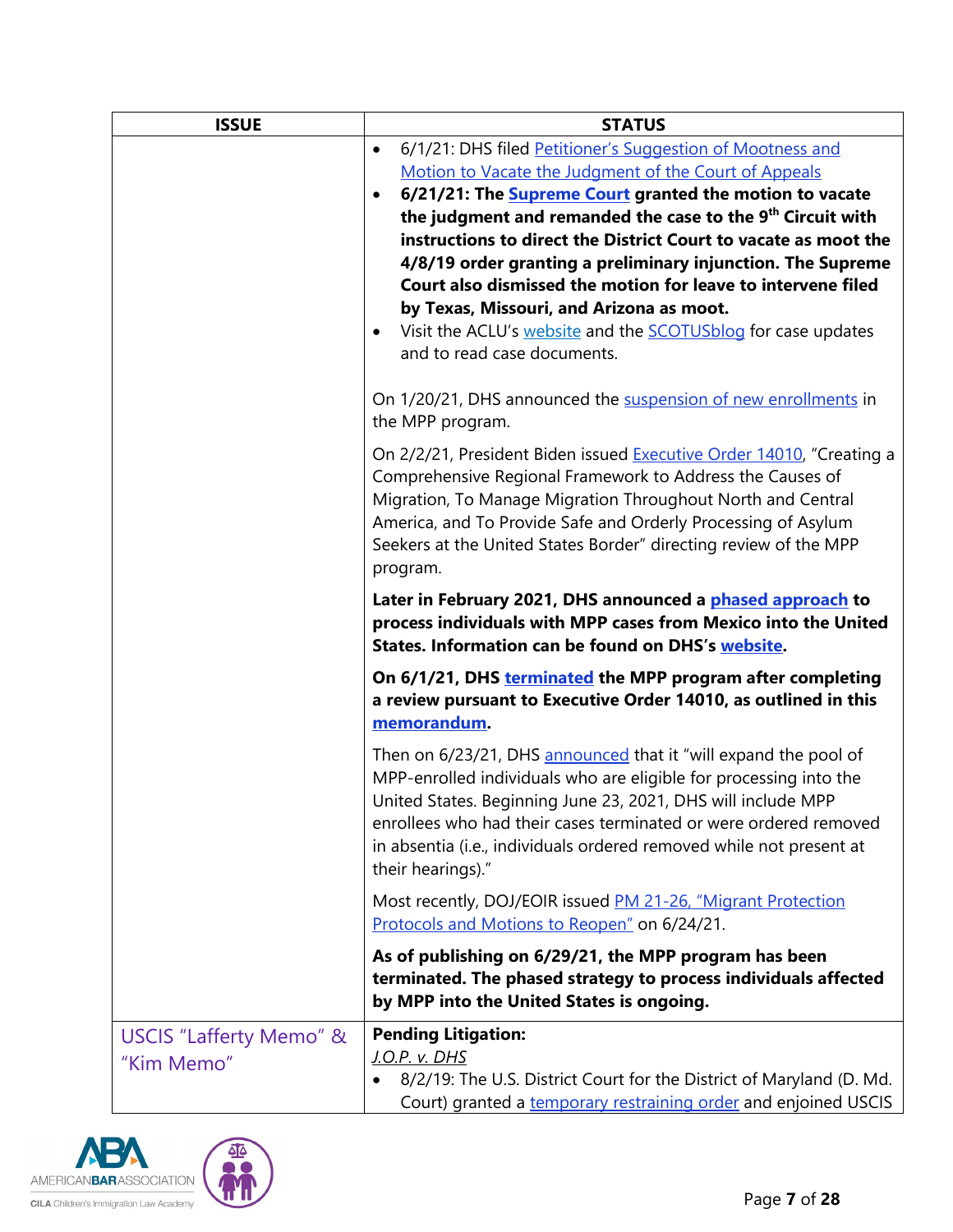| <b>ISSUE</b>                                                                                                                                                                                                                                                                                                                                                                                                                                                                                                                                                                               | <b>STATUS</b>                                                                                                                                                                                                                                                                                                                                                                                                                                                                                                                                                                                                                                                                                                                                                                                                                                                                                                                                                                                                                                                                                                                                                                                                                                                                                                                                                                                                                                                                                                                                                                                                                                                                                                                    |
|--------------------------------------------------------------------------------------------------------------------------------------------------------------------------------------------------------------------------------------------------------------------------------------------------------------------------------------------------------------------------------------------------------------------------------------------------------------------------------------------------------------------------------------------------------------------------------------------|----------------------------------------------------------------------------------------------------------------------------------------------------------------------------------------------------------------------------------------------------------------------------------------------------------------------------------------------------------------------------------------------------------------------------------------------------------------------------------------------------------------------------------------------------------------------------------------------------------------------------------------------------------------------------------------------------------------------------------------------------------------------------------------------------------------------------------------------------------------------------------------------------------------------------------------------------------------------------------------------------------------------------------------------------------------------------------------------------------------------------------------------------------------------------------------------------------------------------------------------------------------------------------------------------------------------------------------------------------------------------------------------------------------------------------------------------------------------------------------------------------------------------------------------------------------------------------------------------------------------------------------------------------------------------------------------------------------------------------|
| The "Lafferty Memo" on<br>"Updated Procedures for<br>Asylum Applications Filed by<br><b>Unaccompanied Alien</b><br>Children" issued on 5/31/19<br>reversed the "Kim Memo"<br>(representing USCIS's prior<br>policy from May 2013). The<br>"Lafferty Memo" states USCIS<br>now will make a new factual<br>inquiry, independent of any<br>prior designation by an agency<br>other than the EOIR to<br>determine whether the asylum<br>applicant is an unaccompanied<br>child at the time of filing of the<br>asylum application. Due to<br>litigation, the "Kim Memo" is<br>still in effect. | from applying the "Lafferty Memo," and required USCIS to retract<br>adverse decisions and reinstate consideration of cases applying<br>the "Kim Memo."<br>10/15/19: D. Md. Court granted a preliminary injunction<br>$\bullet$<br>enjoining USCIS from applying the Lafferty Memo, ordering<br>USCIS to retract adverse decisions already made, and covering all<br>applicants previously determined to be unaccompanied children.<br>12/21/20: D. Md. Court entered an amended preliminary<br>$\bullet$<br>injunction and certified a class.<br>Litigation is ongoing. Court documents can be easily viewed on<br>$\bullet$<br>the Catholic Legal Immigration Network, Inc. (CLINIC) website.<br>Review CLINIC's Fact Sheet on the J.O.P. litigation and for<br>unaccompanied children who file asylum with USICS while in<br>removal proceedings.<br>According to USCIS's website, "we are reviewing all asylum<br>$\bullet$<br>applications where we determined that we did not have<br>jurisdiction under the 2019 UAC memorandum or deferred to an<br>EOIR assessment of jurisdiction." Visit the USCIS webpage for<br>more information on processing.<br>As of publishing on 6/29/21, the "Kim Memo" is still in effect as<br>a result of favorable rulings in the J.O.P. litigation.<br><b>BUT Immigration Judges are bound by a different policy</b><br>regarding jurisdiction in unaccompanied children cases as<br>reflected in <i>Matter of M-A-C-O-</i> , 27 I&N Dec. 477 (BIA 2018). "An<br>Immigration Judge has initial jurisdiction over an asylum application<br>filed by a respondent who was previously determined to be an<br>unaccompanied alien child but who turned 18 before filing the<br>application." |
| Asylum Ban 2.0 Transit<br>Bar Through 3rd<br>Country-interim final<br>rule and subsequent final<br>rule: "Asylum Eligibility<br>and Procedural<br>Modifications"<br>7/16/19: Interim final rule (by<br>DHS and DOJ) bars asylum<br>protection for individuals who                                                                                                                                                                                                                                                                                                                          | <b>Pending Litigation:</b><br><b>East Bay Sanctuary Covenant v. Garland</b><br>7/16/19: East Bay Sanctuary Covenant v. Barr complaint filed in<br>the U.S. District Court for the Northern District of California (N. D.<br>Cal. Court).<br>7/24/19: N. D. Cal. Court granted a preliminary injunction to East<br>$\bullet$<br>Bay.<br>$8/16/19$ : 9 <sup>th</sup> Circuit granted government's motion to stay the<br>٠<br>preliminary injunction.<br>9/9/19: 9 <sup>th</sup> Circuit reinstates the preliminary injunction.<br>٠<br>9/11/19: Supreme Court grants government's stay request.<br>$\bullet$                                                                                                                                                                                                                                                                                                                                                                                                                                                                                                                                                                                                                                                                                                                                                                                                                                                                                                                                                                                                                                                                                                                       |

<span id="page-7-0"></span>

44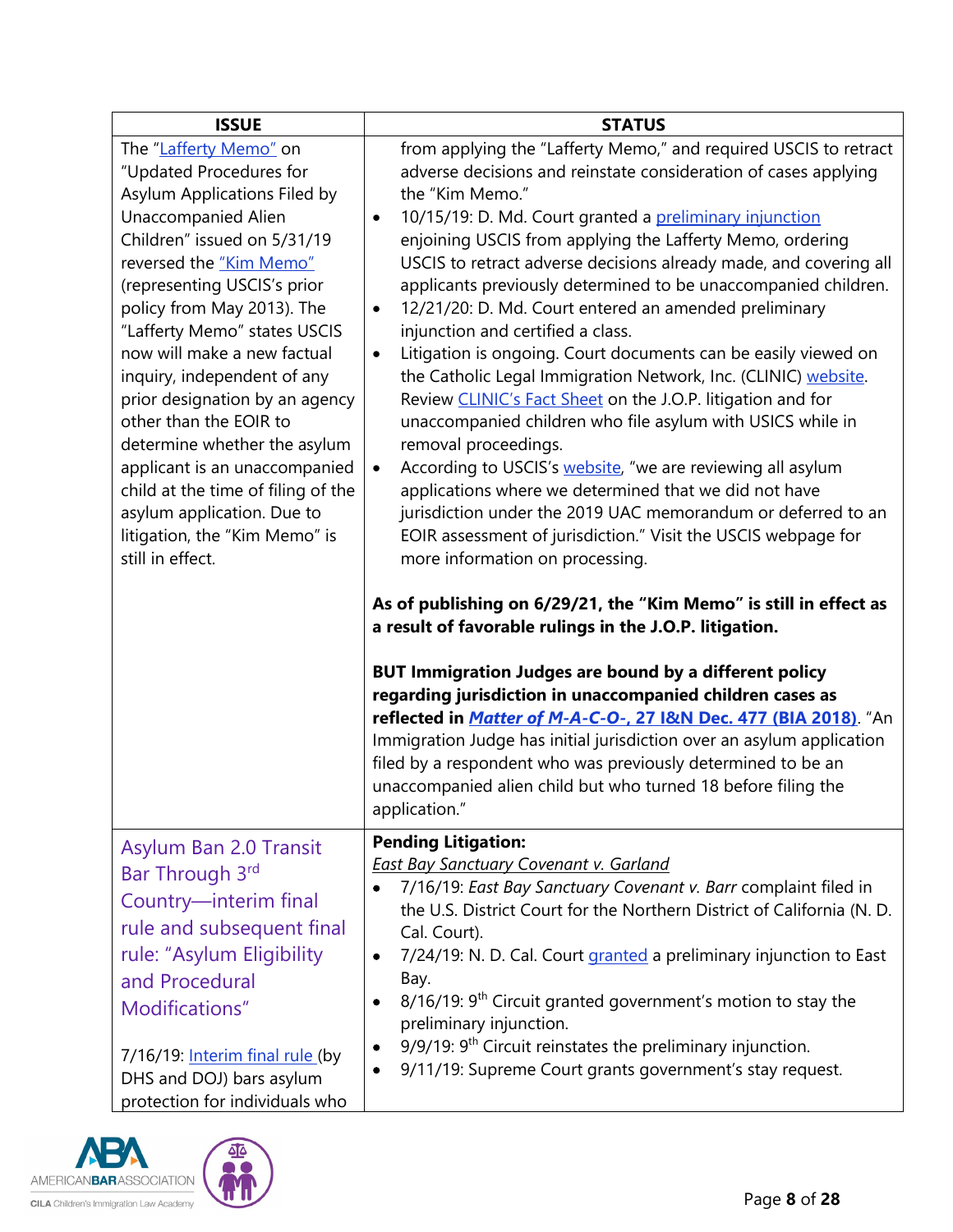| <b>ISSUE</b>                           | <b>STATUS</b>                                                                                       |
|----------------------------------------|-----------------------------------------------------------------------------------------------------|
| cross the Southern border on           | 7/6/20: 9 <sup>th</sup> Circuit <i>upheld</i> the district court's injunction, finding<br>$\bullet$ |
| or after 7/16/19, if they              | that the transit bar violates the law and is arbitrary.                                             |
| transited through a third              | 2/16/21: N. D. Cal. Court granted a preliminary injunction<br>٠                                     |
| country en route to the United         | and enjoined the final rule from taking effect.                                                     |
| States unless they sought and          | 4/8/21: 9 <sup>th</sup> Circuit issued an <b>order and amended opinion</b> (of<br>$\bullet$         |
| were denied asylum in one of           | 7/6/20 prior opinion). The court denied the government's                                            |
| the countries through which            | petition for a rehearing en banc and issued an amended                                              |
| they traveled on the way to            | opinion affirming the district court's grant of a preliminary                                       |
| the United States. The bar also        | injunction.                                                                                         |
| does not apply to victims of           | More information regarding the case can be found on the ACLU's<br>٠                                 |
| severe forms of trafficking as         | website.                                                                                            |
| defined in 8 C.F.R. § 214.11 or        | CAIR Coalition v. Trump & I.A. v. Barr (cases were ultimately                                       |
| individuals who "transited en          | consolidated)                                                                                       |
| route to the United States             | 7/16/19: CAIR Coalition v. Trump complaint filed in the D.D.C.<br>$\bullet$                         |
| through only a country or              | Court.                                                                                              |
| countries <sup>xii</sup> that were not | 7/24/19: D.D.C. Court denied the motion for temporary<br>$\bullet$                                  |
| parties to the 1951 Convention         | restraining order filed by CAIR Coalition and other                                                 |
| relating to the Status of              | organization/firms.                                                                                 |
| Refugees, the 1967 Protocol,           | 8/21/19: I.A. v. Barr complaint filed in the D.D.C. Court. The case<br>$\bullet$                    |
| or the CAT."xiii Applies to            | was brought by ACLU D.C., the ACLU Immigrants' Rights Project,                                      |
| unaccompanied children.                | and the National Immigrant Justice Center on behalf of a group                                      |
|                                        | of asylum seekers and Tahirih Justice Center.                                                       |
| 12/17/20: DHS and DOJ issue a          | 6/30/20: D.D.C. Court Judge Kelly granted the Plaintiffs' Motions<br>$\bullet$                      |
| final rule on the third country        | for Summary Judgment in CAIR Coalition v. Trump and I.A. v.                                         |
| transit ban. The final rule only       | Barr, and "ORDERED that the interim final rule, Asylum Eligibility                                  |
| reflects minor changes to the          | and Procedural Modifications, 84 Fed. Reg. 33,829 (July 16, 2019)                                   |
| interim final rule. Effective          | is VACATED." The Court found that the "Defendants unlawfully                                        |
| 1/19/21. Applies to                    | promulgated the rule without complying with the APA's notice-                                       |
| unaccompanied children.                | and-comment requirements" and that the proper remedy was to                                         |
|                                        | vacate the rule.                                                                                    |
|                                        | 8/28/20: Defendants appealed the D.D.C. Court decision to the<br>$\bullet$                          |
|                                        | U.S. Court of Appeals for the District of Columbia Circuit.                                         |
|                                        | More information regarding the cases can be found on ACLU's<br>$\bullet$                            |
|                                        | website and <b>CAIR Coalition's</b> website. Also read <b>CAIR Coalition</b>                        |
|                                        | and Tahirih Justice Center's press releases regarding the win.                                      |
|                                        | Al Otro Lado, Inc. v. Wolf                                                                          |
|                                        | 11/19/19: The U.S. District Court for the Southern District of                                      |
|                                        | California (S. D. Cal.) granted a motion for a provisional class                                    |
|                                        | certification and motion for a preliminary injunction. The judge                                    |
|                                        | blocked the bar from being applied to a provisionally certified                                     |
|                                        | class of "all non-Mexican asylum-seekers who were unable to                                         |
|                                        | make a direct asylum claim at a U.S. [port of entry (POE)] before                                   |

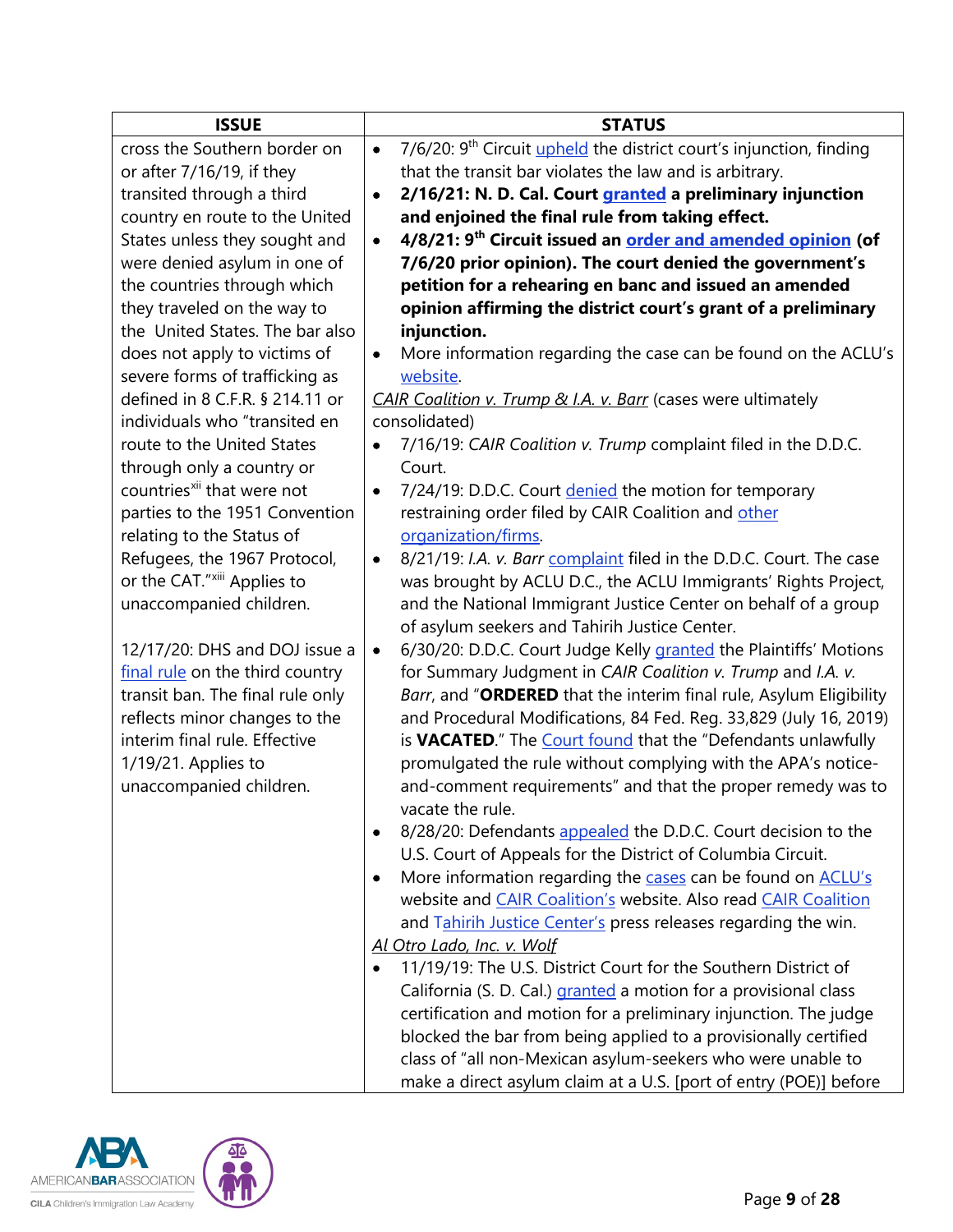| <b>ISSUE</b> | <b>STATUS</b>                                                                                                                                                                                                                                                                                                                                                                                                                                                                                                                                                                                                                                                                                                                                                                                                                                                                                                                                                                                                                                                                                                                                                                                                                                                                                                                                                                                                                                                                                                                                                                                                                               |
|--------------|---------------------------------------------------------------------------------------------------------------------------------------------------------------------------------------------------------------------------------------------------------------------------------------------------------------------------------------------------------------------------------------------------------------------------------------------------------------------------------------------------------------------------------------------------------------------------------------------------------------------------------------------------------------------------------------------------------------------------------------------------------------------------------------------------------------------------------------------------------------------------------------------------------------------------------------------------------------------------------------------------------------------------------------------------------------------------------------------------------------------------------------------------------------------------------------------------------------------------------------------------------------------------------------------------------------------------------------------------------------------------------------------------------------------------------------------------------------------------------------------------------------------------------------------------------------------------------------------------------------------------------------------|
|              | July 16, 2019 because of the Government's metering policy, and<br>who continue to seek access to the U.S. asylum process."Xiv<br>12/6/19: Plaintiffs filed a motion for a temporary restraining<br>order prohibiting application of the Asylum Cooperative<br>Agreement (ACA) to provisional class members. Remember the<br>ACAs should not apply to unaccompanied children. See<br>information below chart for more details.<br>The government appealed to the 9th Circuit.<br>٠<br>12/20/19: The 9 <sup>th</sup> Circuit granted the government's motion for an<br>$\bullet$<br>emergency temporary stay of the district court's order until the<br>9th Circuit makes a determination on the government's motion<br>for a stay pending appeal.<br>3/5/20: The 9 <sup>th</sup> Circuit issued an <b>order</b> denying the stay, lifting the<br>$\bullet$<br>emergency temporary stay, on the preliminary injunction. For<br>now, this leaves the lower court's preliminary injunction in place<br>prohibiting application of the transit bar to the provisionally<br>certified class.<br>8/6/20: S. D. Cal Court granted Plaintiff's motion for class<br>$\bullet$<br>certification. American Immigration Council (AIC) explained the<br>win allows "the case to proceed on behalf of all asylum seekers<br>along the U.S.-Mexico border who were or will be prevented<br>from accessing the asylum process at ports of entry as a result of<br>the government's Turnback policy." Read the specific class and<br>sub-class language here.<br>Visit AIC's website for case updates and for a link to a helpful<br>FAQ regarding this case. |
|              | On 2/2/21, President Biden issued Executive Order 14010, "Creating a<br>Comprehensive Regional Framework to Address the Causes of<br>Migration, To Manage Migration Throughout North and Central<br>America, and To Provide Safe and Orderly Processing of Asylum<br>Seekers at the United States Border" to review and determine<br>whether to rescind the final rule.                                                                                                                                                                                                                                                                                                                                                                                                                                                                                                                                                                                                                                                                                                                                                                                                                                                                                                                                                                                                                                                                                                                                                                                                                                                                     |
|              | On 5/14/21, EOIR issued PM 21-20 cancelling PM 19-12, Guidance<br>Regarding New Regulations Governing Asylum and Protection Claims.<br>The cancellation was consistent with the court orders and Executive<br>Order 14010.                                                                                                                                                                                                                                                                                                                                                                                                                                                                                                                                                                                                                                                                                                                                                                                                                                                                                                                                                                                                                                                                                                                                                                                                                                                                                                                                                                                                                  |
|              | Following the issuance of a final rule on the Asylum Ban 2.0<br>Transit Bar Through 3rd Country in December 2020, the N. D. Cal.<br>Court granted a preliminary injunction and enjoined the final<br>rule from taking effect in East Bay Sanctuary Covenant v. Barr.                                                                                                                                                                                                                                                                                                                                                                                                                                                                                                                                                                                                                                                                                                                                                                                                                                                                                                                                                                                                                                                                                                                                                                                                                                                                                                                                                                        |

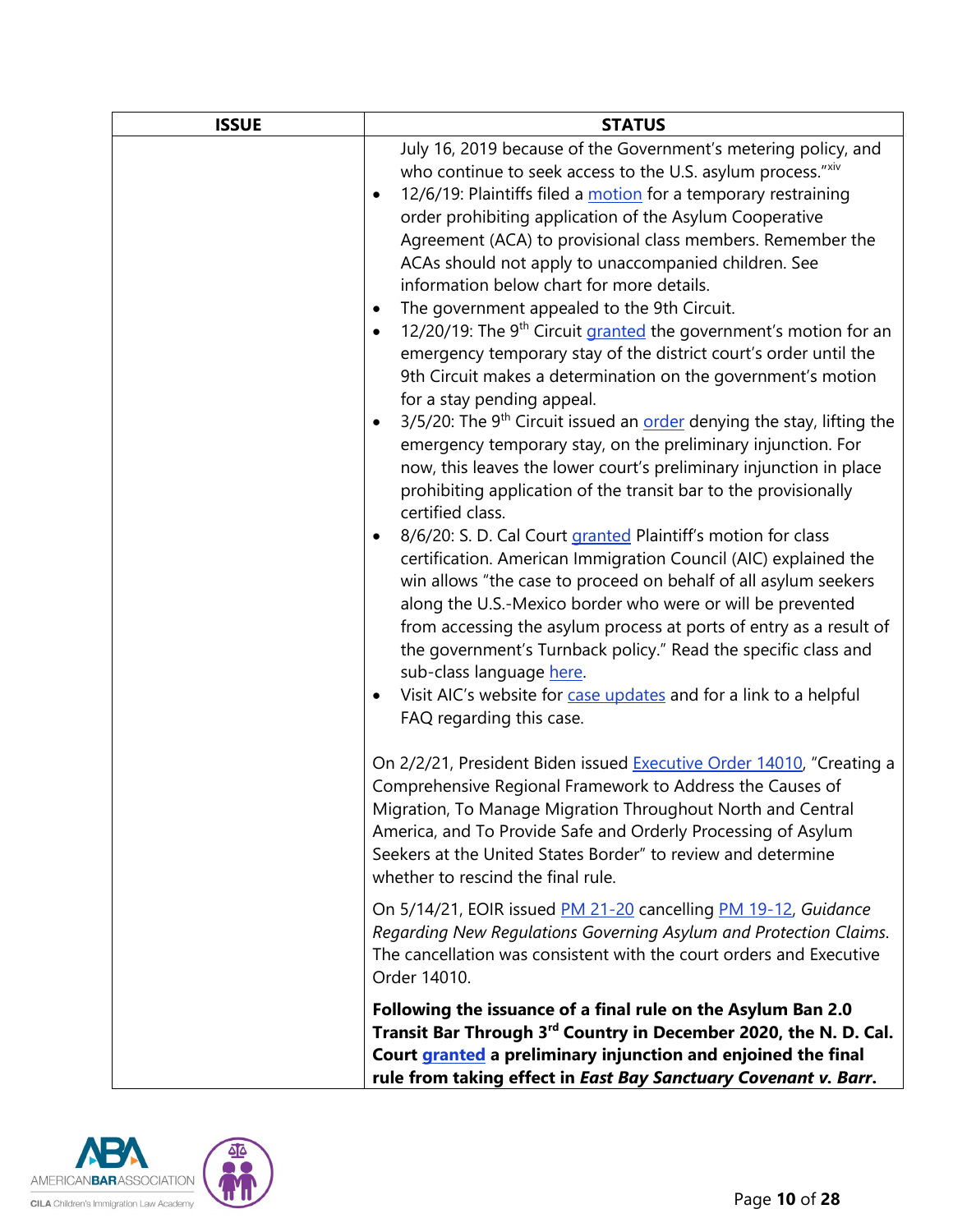<span id="page-10-0"></span>

| <b>ISSUE</b>                                                                                                                                                                                                                                                                                                                                                   | <b>STATUS</b>                                                                                                                                                                                                                                                                                                                                                                                                                                                                                                                                                                                                                                                                                                                                                                                                   |
|----------------------------------------------------------------------------------------------------------------------------------------------------------------------------------------------------------------------------------------------------------------------------------------------------------------------------------------------------------------|-----------------------------------------------------------------------------------------------------------------------------------------------------------------------------------------------------------------------------------------------------------------------------------------------------------------------------------------------------------------------------------------------------------------------------------------------------------------------------------------------------------------------------------------------------------------------------------------------------------------------------------------------------------------------------------------------------------------------------------------------------------------------------------------------------------------|
|                                                                                                                                                                                                                                                                                                                                                                | Therefore, as of publishing on 6/29/21, the Asylum Ban 2.0 is                                                                                                                                                                                                                                                                                                                                                                                                                                                                                                                                                                                                                                                                                                                                                   |
|                                                                                                                                                                                                                                                                                                                                                                | not in effect.                                                                                                                                                                                                                                                                                                                                                                                                                                                                                                                                                                                                                                                                                                                                                                                                  |
| Matter of A-B- (Attorney<br><b>General Certified BIA</b><br>Decisions)                                                                                                                                                                                                                                                                                         | 6/11/18: Matter of A-B- (A-B- I) Attorney General certified<br>$\bullet$<br>decision issued.<br>7/11/18: DHS implemented new expedited removal policies<br>٠                                                                                                                                                                                                                                                                                                                                                                                                                                                                                                                                                                                                                                                    |
| Matter of A-B-, 27 I&N Dec.<br>316 (A.G. 2018) issued by<br><b>Attorney General Sessions set</b><br>back years of progress on<br>domestic violence cases and<br>overruled Matter of A-R-C-G-,<br>26 I&N Dec. 388 (BIA 2014),<br>which found "married women<br>in Guatemala who are unable<br>to leave their relationship" as a<br>cognizable particular social | based on Matter of A-B-.<br>12/19/18: The District Court for D.C. issued an<br>opinion and order in Grace v. Whitaker, a lawsuit filed by the<br>ACLU and CGRS. The case primarily deals with expedited removal<br>and the credible fear process (which does not apply to<br>unaccompanied children), but it also rejects some aspects<br>of Matter of A-B. Of particular importance in asylum cases for<br>unaccompanied children, the court enjoined any categorical ban<br>on domestic violence and gang-based asylum claims.<br>1/14/21: Matter of A-B- (A-B- II) Attorney General certified<br>$\bullet$<br>decision issued. Learn more information regarding Matter of A-B-<br>and litigation efforts on this case from CGRS.<br>6/16/21: Matter of A-B- Attorney General certified decision<br>$\bullet$ |
| group (PSG).<br>On January 14, 2021, a second<br><b>Attorney General certified</b><br>decision was issued in Matter<br>of A-B-, 28 I&N Dec. 199 (A.G.<br>2021) by Acting Attorney<br>General Rosen.                                                                                                                                                            | issued vacating both prior A-B- cases (I and II) in their<br>entirety. The decision stated A-B- I "threaten[ed] to create<br>confusion and discourage[d] careful case-by-case<br>adjudication of asylum claims" and A-B- II did not involve a<br>thorough consideration of the issues. Now, "[i]nstead,<br>pending forthcoming rulemaking, immigration judges and<br>the Board should follow pre-A-B- I precedent, including<br>Matter of A-R-C-G-, 26 I&N Dec. 388 (BIA 2014)." The                                                                                                                                                                                                                                                                                                                            |
| Then on June 16, 2021, a<br>third Attorney General<br>certified case was issued in<br>Matter of A-B-, 28 I&N Dec.<br>307 (A.G. 2021) by Attorney<br><b>General Garland.</b>                                                                                                                                                                                    | decision referenced Executive Order No. 14010 from 2/2/21<br>that directed "the Attorney General and the Secretary of<br>Homeland Security to promulgate regulations 'addressing<br>the circumstances in which a person should be considered a<br>member of 'a particular social group." In issuing the<br>decision, the agency now has more flexibility in forthcoming<br>rulemaking.                                                                                                                                                                                                                                                                                                                                                                                                                          |
|                                                                                                                                                                                                                                                                                                                                                                | Several U.S. Courts of Appeals have issued decisions post-Matter of<br>A-B- with some helpful language, including:<br>In April 2020, the U.S. Court of Appeals for the First Circuit issued<br>De Pena-Paniaqua v. Barr. See CGRS's website for more<br>information relating to the case.<br>In May 2020, the U.S. Court of Appeals for the Sixth Circuit issued<br>٠<br>a decision in <i>Juan Antonio v. Barr</i> with positive language post<br>Matter of A-B-. Learn more about this case from CGRS.                                                                                                                                                                                                                                                                                                         |

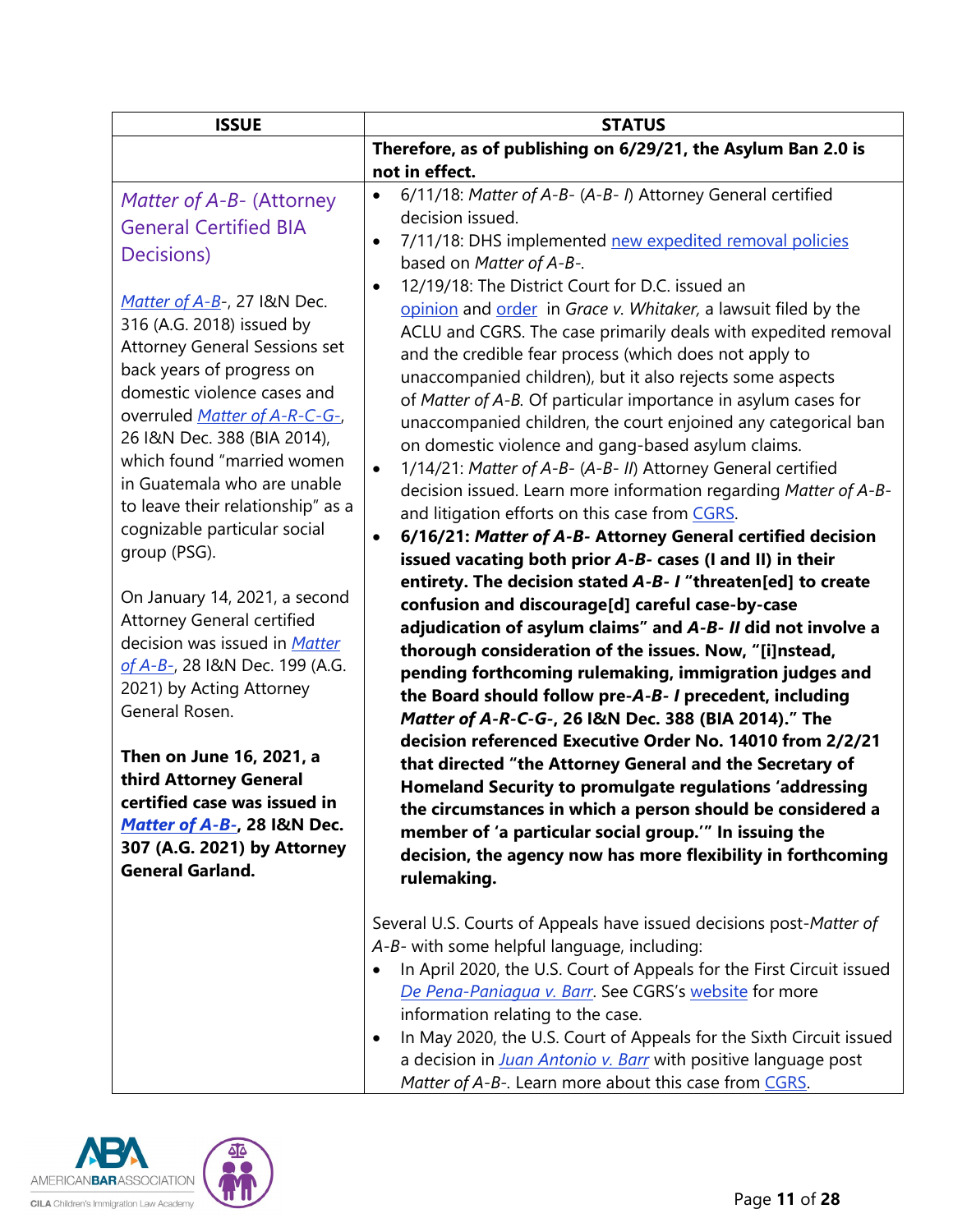| <b>ISSUE</b>                                                                                                                                                                                                                                                                                                                                                                                       | <b>STATUS</b>                                                                                                                                                                                                                                                                                                                                                                                                                                                                                                                                                                                                                                                                                                                                                                                                                                                                                                                                                                                                                                                                                                                                                                                                                                                                                                                                                                                                                                                                                                                                                                                                                                                                                                                                   |
|----------------------------------------------------------------------------------------------------------------------------------------------------------------------------------------------------------------------------------------------------------------------------------------------------------------------------------------------------------------------------------------------------|-------------------------------------------------------------------------------------------------------------------------------------------------------------------------------------------------------------------------------------------------------------------------------------------------------------------------------------------------------------------------------------------------------------------------------------------------------------------------------------------------------------------------------------------------------------------------------------------------------------------------------------------------------------------------------------------------------------------------------------------------------------------------------------------------------------------------------------------------------------------------------------------------------------------------------------------------------------------------------------------------------------------------------------------------------------------------------------------------------------------------------------------------------------------------------------------------------------------------------------------------------------------------------------------------------------------------------------------------------------------------------------------------------------------------------------------------------------------------------------------------------------------------------------------------------------------------------------------------------------------------------------------------------------------------------------------------------------------------------------------------|
|                                                                                                                                                                                                                                                                                                                                                                                                    | In August 2020, the 9 <sup>th</sup> Circuit issued a decision in <i>Diaz-Reynoso</i><br>$\bullet$<br>v. Barr finding that "despite the general and descriptive<br>observations set forth in the opinion, Matter of A-B- did not<br>announce a new categorical exception to withholding of removal<br>for victims of domestic violence or other private criminal activity,<br>but rather it reaffirmed the Board's existing framework for<br>analyzing the cognizability of particular social groups, requiring<br>that such determinations be individualized and conducted on a<br>case-by-case basis." Read more from CGRS here.<br>In April 2021, the 9 <sup>th</sup> Circuit issued a favorable decision in<br>$\bullet$<br>Rodriguez Tornes v. Garland. Learn more from CGRS here.<br>This case, as well as Matter of L-E-A-, changed the landscape of<br>asylum claims involving PSGs. The case did not categorically ban<br>asylum claims based on domestic violence, but it made it much<br>harder to be successful. However, in June 2021, AG Garland<br>issued the third Matter of A-B- decision vacating the prior two<br>A-B- decisions. This was a significant step toward the protection<br>of individuals with domestic violence related claims. If you<br>represented a client who was denied their case based on Matter<br>of A-B-, it may be necessary to take further steps such as seeking<br>prosecutorial discretion or filing a motion to remand, motion for<br>supplemental briefing, motion to reconsider, or motion to<br>reopen, etc. depending on the stage and factors involved in your<br>case. CILA has a recorded webinar covering equitable tolling and<br>motions practice in the MPP context, but much of the |
| Matter of L-E-A- (Attorney<br><b>General Certified BIA</b><br>Decisions)<br>Matter of L-E-A-, 27 I&N Dec.<br>581 (A.G. 2019) issued by<br><b>Attorney General Barr</b><br>overruled Matter of L-E-A-, 27<br><b>I&amp;N Dec. 40 (BIA 2017)</b> which<br>affirmed that family can be a<br>PSG.<br>Then on June 16, 2021,<br><b>Attorney General certified</b><br>case was issued in <b>Matter of</b> | information could be helpful in this context.<br>7/29/19: Matter of L-E-A- (L-E-A- II) Attorney General certified<br>$\bullet$<br>decision issued overruling Matter of L-E-A-, 27 I&N Dec. 40 (BIA<br>$2017$ ).<br>Pena Osequera v. Barr, No. 17-60339 (5th Cir. 2019).<br>$\bullet$<br>Matter of L-E-A- "stands for the proposition that families may<br>qualify as social groups, but the decision must be reached on<br>a case-by-case basis." The "applicant must establish that his<br>specific family group is defined with sufficient particularity<br>and is socially distinct in his society." This is a "fact-based<br>inquiry made on a case-by-case basis."<br>"We recognize that Matter of L-E-A- is at odds with the<br>precedent of several circuits. Matter of L-E-A-, 27 I&N Dec. at<br>589-91 (analyzing precedent from the First, Fourth, Sixth,<br>Seventh, Eighth, and Ninth Circuits.) However, it is not at<br>odds with any precedent in the Fifth Circuit."                                                                                                                                                                                                                                                                                                                                                                                                                                                                                                                                                                                                                                                                                                                                                            |

<span id="page-11-0"></span>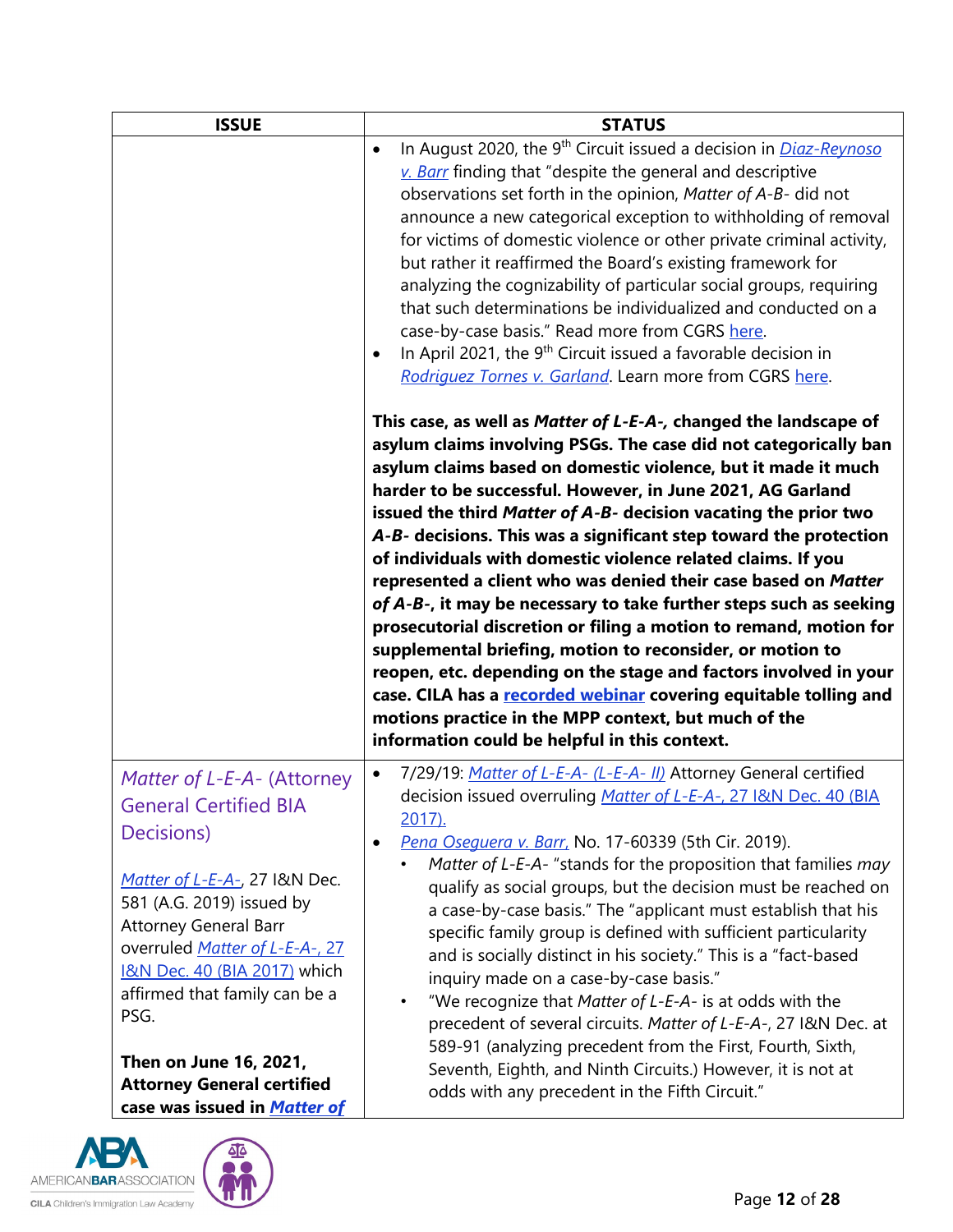| <b>ISSUE</b>            | <b>STATUS</b>                                                                                                                                                                                                                                                                                                                                                                                                                                                                                                                                                                                                                                                                                                                                                                                                                                                                                                                                                                                                                                                                                                                                                                                                                                                                                                                                                                                                                                                                                                                                                                                                                                                                                                                                                                                                                  |
|-------------------------|--------------------------------------------------------------------------------------------------------------------------------------------------------------------------------------------------------------------------------------------------------------------------------------------------------------------------------------------------------------------------------------------------------------------------------------------------------------------------------------------------------------------------------------------------------------------------------------------------------------------------------------------------------------------------------------------------------------------------------------------------------------------------------------------------------------------------------------------------------------------------------------------------------------------------------------------------------------------------------------------------------------------------------------------------------------------------------------------------------------------------------------------------------------------------------------------------------------------------------------------------------------------------------------------------------------------------------------------------------------------------------------------------------------------------------------------------------------------------------------------------------------------------------------------------------------------------------------------------------------------------------------------------------------------------------------------------------------------------------------------------------------------------------------------------------------------------------|
| L-E-A-, 28 I&N Dec. 304 | 9/30/19: USCIS released its policy quidance to USCIS officers<br>$\bullet$                                                                                                                                                                                                                                                                                                                                                                                                                                                                                                                                                                                                                                                                                                                                                                                                                                                                                                                                                                                                                                                                                                                                                                                                                                                                                                                                                                                                                                                                                                                                                                                                                                                                                                                                                     |
| (A.G. 2021) by Attorney | regarding Matter of L-E-A-.                                                                                                                                                                                                                                                                                                                                                                                                                                                                                                                                                                                                                                                                                                                                                                                                                                                                                                                                                                                                                                                                                                                                                                                                                                                                                                                                                                                                                                                                                                                                                                                                                                                                                                                                                                                                    |
| <b>General Garland.</b> | 11/22/19: CLINIC along with Crowell & Moring LLP filed a lawsuit<br>$\bullet$<br>in a District Court for D.C. challenging policy guidance following<br>the A.G. decision in the expedited removal context. CLINIC "is<br>monitoring how government officials and immigration judges are<br>interpreting the attorney general's opinion. To that end, please<br>share with CLINIC redacted copies of any decisions that rely on<br>the attorney general's opinion." If you have a case in which an<br>adjudicator relies on the attorney general's opinion, check out<br>their webpage and contact CLINIC.<br>CLINIC created a practice pointer regarding representation post<br>$\bullet$<br>Matter of L-E-A-. Additionally available on CLINIC's website,<br>"CLINIC has translated Title II of the Salvadoran Civil Code<br>entitled 'Rules Relative to Intestate Succession,' which may help<br>practitioners establish a cognizable family-based particular social<br>group on behalf of Salvadoran clients." Learn more information<br>regarding Matter of L-E-A- and litigation efforts on this case from<br>CGRS.<br>6/16/21: Matter of L-E-A- Attorney General certified decision<br>$\bullet$<br>issued vacating L-E-A- II in its entirety, "pending completion<br>of the ongoing rulemaking process and the issuance of a<br>final rule addressing the definition of 'particular social<br>group." The decision referenced Executive Order No. 14010<br>from 2/2/21 that directed "the Attorney General and the<br>Secretary of Homeland Security to promulgate joint<br>regulations 'addressing the circumstances in which a person<br>should be considered a member of 'a particular social<br>group." The decision noted the inconsistency of L-E-A- II<br>with multiple courts of appeals and discussed that the |
|                         | preferable administrative process to determine such issues<br>was through rulemaking.                                                                                                                                                                                                                                                                                                                                                                                                                                                                                                                                                                                                                                                                                                                                                                                                                                                                                                                                                                                                                                                                                                                                                                                                                                                                                                                                                                                                                                                                                                                                                                                                                                                                                                                                          |
|                         | This case, as well as Matter of A-B-, changed the landscape of<br>asylum claims involving PSGs. The case did not categorically ban<br>asylum claims based on family PSGs, but it made it much harder<br>to be successful. However, in June 2021, AG Garland issued the                                                                                                                                                                                                                                                                                                                                                                                                                                                                                                                                                                                                                                                                                                                                                                                                                                                                                                                                                                                                                                                                                                                                                                                                                                                                                                                                                                                                                                                                                                                                                         |
|                         | third Matter of L-E-A- decision vacating L-E-A- II. This was a<br>significant step for individuals with family related PSGs. If you<br>represented a client who was denied their case based on Matter<br>of L-E-A-, it may be necessary to take further steps such as<br>seeking prosecutorial discretion or filing a motion to remand,<br>motion for supplemental briefing, motion to reconsider, or                                                                                                                                                                                                                                                                                                                                                                                                                                                                                                                                                                                                                                                                                                                                                                                                                                                                                                                                                                                                                                                                                                                                                                                                                                                                                                                                                                                                                          |

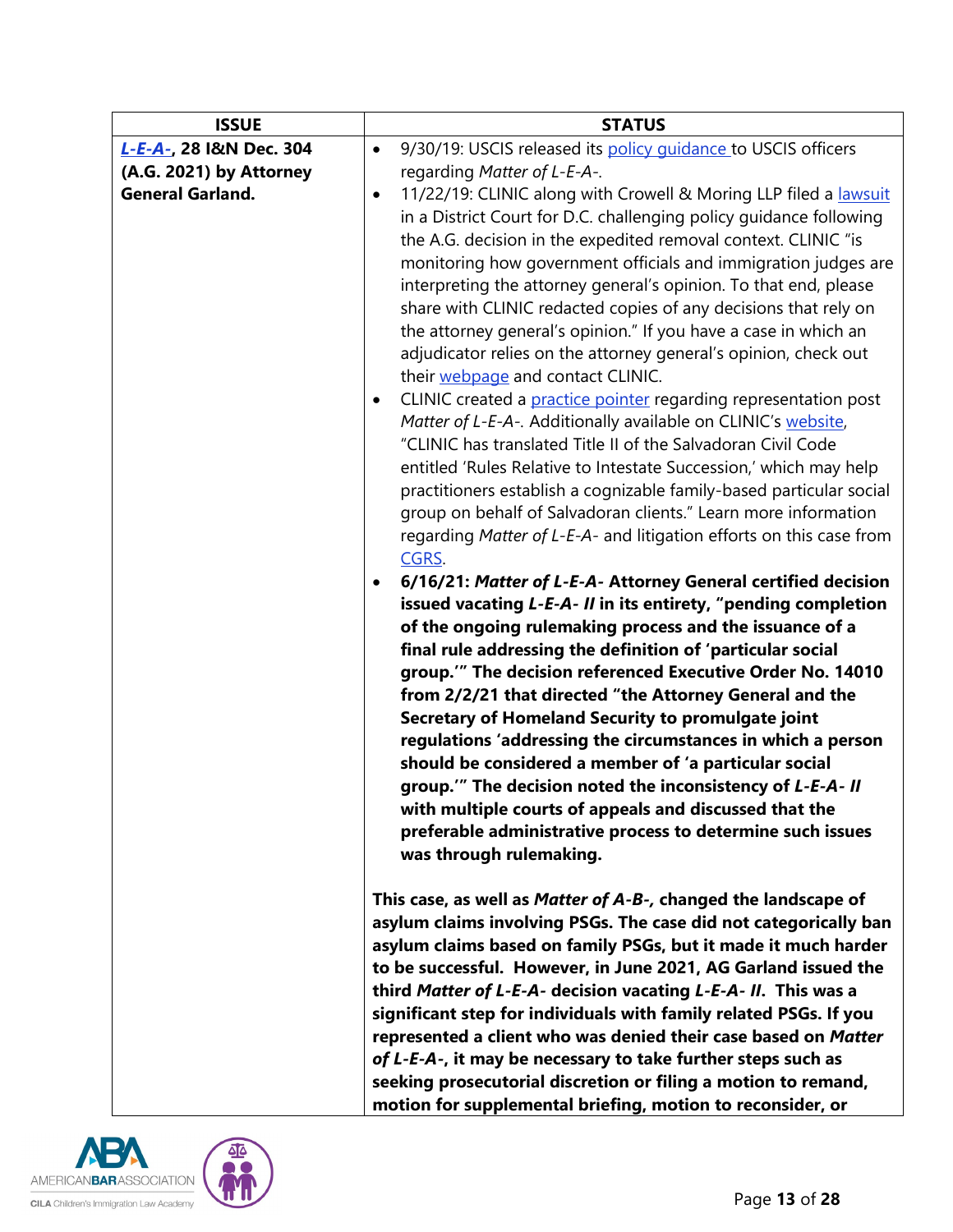<span id="page-13-0"></span>

| <b>ISSUE</b>                                                                                                                                                                                                                                                                                                                                                                                                                                                                                                                                                                            | <b>STATUS</b>                                                                                                                                                                                                                                                                                                                                                                                                                                                                                                                                                                                                                                                                                                                                                                                                                                                                 |
|-----------------------------------------------------------------------------------------------------------------------------------------------------------------------------------------------------------------------------------------------------------------------------------------------------------------------------------------------------------------------------------------------------------------------------------------------------------------------------------------------------------------------------------------------------------------------------------------|-------------------------------------------------------------------------------------------------------------------------------------------------------------------------------------------------------------------------------------------------------------------------------------------------------------------------------------------------------------------------------------------------------------------------------------------------------------------------------------------------------------------------------------------------------------------------------------------------------------------------------------------------------------------------------------------------------------------------------------------------------------------------------------------------------------------------------------------------------------------------------|
|                                                                                                                                                                                                                                                                                                                                                                                                                                                                                                                                                                                         | motion to reopen, etc. depending on the stage and factors<br>involved in your case. CILA has a recorded webinar covering<br>equitable tolling and motions practice in the MPP context, but<br>much of the information could be helpful in this context.                                                                                                                                                                                                                                                                                                                                                                                                                                                                                                                                                                                                                       |
| Matter of W-Y-C- $\&$ H-O-<br><b>B- BIA Decision</b><br>Matter of W-Y-C- & H-O-B-, 27<br>I&N Dec. 189 (BIA 2018) holds<br>that "(1) [a]n applicant seeking<br>asylum or withholding of<br>removal based on membership<br>in a particular social group<br>must clearly indicate on the<br>record before the Immigration<br>Judge the exact delineation of<br>any proposed particular social<br>group. (2) The Board of<br>Immigration Appeals generally<br>will not address a newly<br>articulated particular social<br>group that was not advanced<br>before the Immigration<br>Judge." | Following Matter of W-Y-C- & H-O-B-:<br>Cantarero-Lagos v. Barr, No. 18-60115 (5th Cir. 2019)-Affirmed<br>BIA's decision to not consider "a PSG on appeal that was never<br>presented to the immigration judge ('IJ')."                                                                                                                                                                                                                                                                                                                                                                                                                                                                                                                                                                                                                                                       |
| <b>USCIS Rejections of Form</b><br>I-589 Due to Blank Spaces<br>Many asylum applications<br>were being rejected as<br>incomplete for having blank<br>spaces. This included<br>questions where an<br>appropriate response was<br>"none," "unknown," or "n/a."<br>Applies to unaccompanied<br>children.                                                                                                                                                                                                                                                                                   | <b>Pending Litigation:</b><br>Vangala v. USCIS:<br>11/19/20: Complaint and motion for class certification filed in N.<br>D. Cal. Court.<br>4/1/21: USCIS agreed to pause implementation of the blank<br>space rejection policy beginning 12/23/20. USCIS confirmed this<br>in an alert. The statement says, "USCIS will no longer reject Form<br>I-589, Form I-612 or Form I-918 if an applicant leaves a blank<br>space. However, applicants should be aware that we may reject<br>these forms, or it might create delays in their case, if the<br>applicant:<br>Leaves required spaces blank;<br>$\circ$<br>Fails to respond to questions related to filing requirements;<br>$\circ$<br>or<br>Omits any required initial evidence."<br>$\circ$<br>View the National Immigration Litigation Alliance's (NILA)<br>website to learn more and read the <b>FAQ</b> from counsel. |

<span id="page-13-1"></span>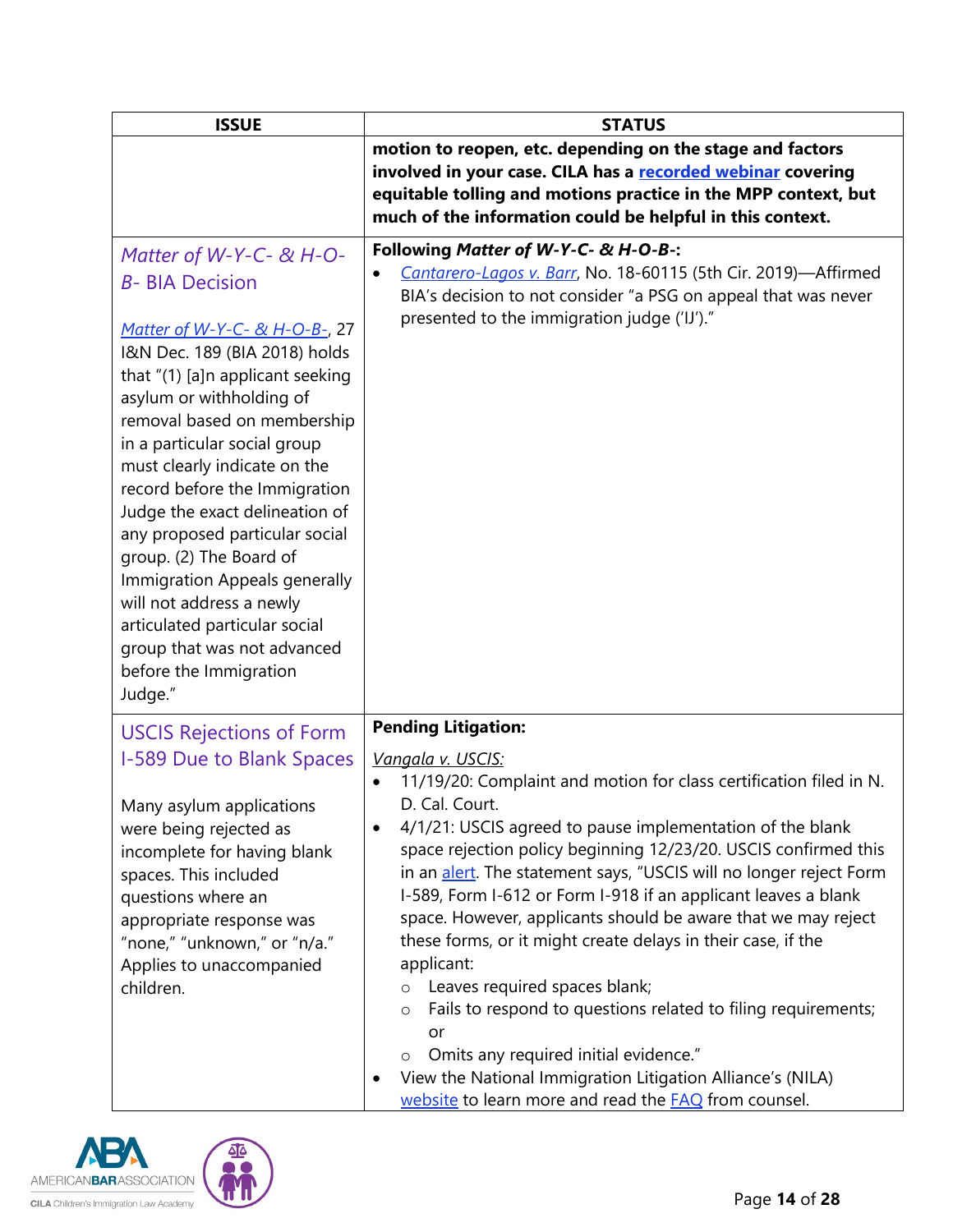<span id="page-14-0"></span>

| <b>ISSUE</b>                                                                                                                                                                                                                                                                                                                                                                                                                                               | <b>STATUS</b>                                                                                                                                                                                                                                                                                                                                                                                                                                                                                                                                                                                                                                                                                                                                                                                                                                                                                                                                                                                                                                                                                                                                                                 |
|------------------------------------------------------------------------------------------------------------------------------------------------------------------------------------------------------------------------------------------------------------------------------------------------------------------------------------------------------------------------------------------------------------------------------------------------------------|-------------------------------------------------------------------------------------------------------------------------------------------------------------------------------------------------------------------------------------------------------------------------------------------------------------------------------------------------------------------------------------------------------------------------------------------------------------------------------------------------------------------------------------------------------------------------------------------------------------------------------------------------------------------------------------------------------------------------------------------------------------------------------------------------------------------------------------------------------------------------------------------------------------------------------------------------------------------------------------------------------------------------------------------------------------------------------------------------------------------------------------------------------------------------------|
|                                                                                                                                                                                                                                                                                                                                                                                                                                                            | USCIS announced on 4/1/21 that the "Blank Space Policy" has<br>been rescinded for Form I-589. USCIS still warns that leaving a<br>required space blank, failing to respond to filing requirement<br>related questions, or omitting any evidence may still lead to<br>rejection or delay the case.                                                                                                                                                                                                                                                                                                                                                                                                                                                                                                                                                                                                                                                                                                                                                                                                                                                                             |
| Final rule: "Removal of 30-<br><b>Day Processing Provision</b><br>for Asylum Applicant-<br><b>Related Form I-765</b><br>Employment<br>Authorization<br>Applications"<br>DHS published a new final rule<br>in the Federal Register on<br>6/21/20 relating to processing<br>asylum-based employment<br>authorization documents.<br>Applies to unaccompanied<br>children.                                                                                     | The rule's summary states "[t]he final rule removes a Department<br>$\bullet$<br>of Homeland Security (DHS) regulatory provision that U.S.<br>Citizenship and Immigration Services (USCIS) has 30 days from<br>the date an asylum applicant files the initial Form I-765,<br>Application for Employment Authorization, (EAD application) to<br>grant or deny that initial employment authorization application.<br>This rule also removes the provision requiring that the<br>application for renewal must be received by USCIS 90 days prior<br>to the expiration of the employment authorization."<br>The final rule is effective as of 8/21/20.<br>5/7/21: DHS Secretary Mayorkas ratified the rule.<br>As of publishing on 6/29/21, the rule is in effect except as to<br>certain provisions pertaining to litigation described in the below<br>row.                                                                                                                                                                                                                                                                                                                      |
| Final rule: "Asylum<br>Application, Interview,<br>and Employment<br><b>Authorization for</b><br>Applicants"<br>DHS published a final rule in<br>the Federal Register on<br>6/26/20 to "modify DHS's<br>regulations governing asylum<br>applications, interviews, and<br>eligibility for employment<br>authorization based on a<br>pending asylum application.<br>[The] final rule implements the<br>proposed rule, with some<br>amendments based on public | The new final rule issued on 6/26/20 made several changes.<br>$\bullet$<br>USCIS's press release states, "[t]he rule prevents aliens who,<br>absent good cause, illegally entered the United States from<br>obtaining employment authorization based on a pending asylum<br>application. Additionally, the rule defines new bars and denials<br>for employment authorization, such as for certain criminal<br>behavior; extends the wait time before an asylum applicant can<br>apply for employment authorization from 150 days to 365<br>calendar days; limits the employment authorization validity<br>period to a maximum of two years; and automatically terminates<br>employment authorization when an applicant's asylum denial is<br>administratively final."<br>There is now also a discretionary component to adjudication of<br>$\bullet$<br>asylum seekers' employment authorization document so<br>advocates may want to provide evidence of positive discretionary<br>factors.<br>CLINIC has a $FAQ$ available on the new rule, and ILRC issued a<br><b>Practice Advisory on EADs for asylum applicants.</b><br>The final rule is effective as of 8/25/20.<br>٠ |

<span id="page-14-1"></span>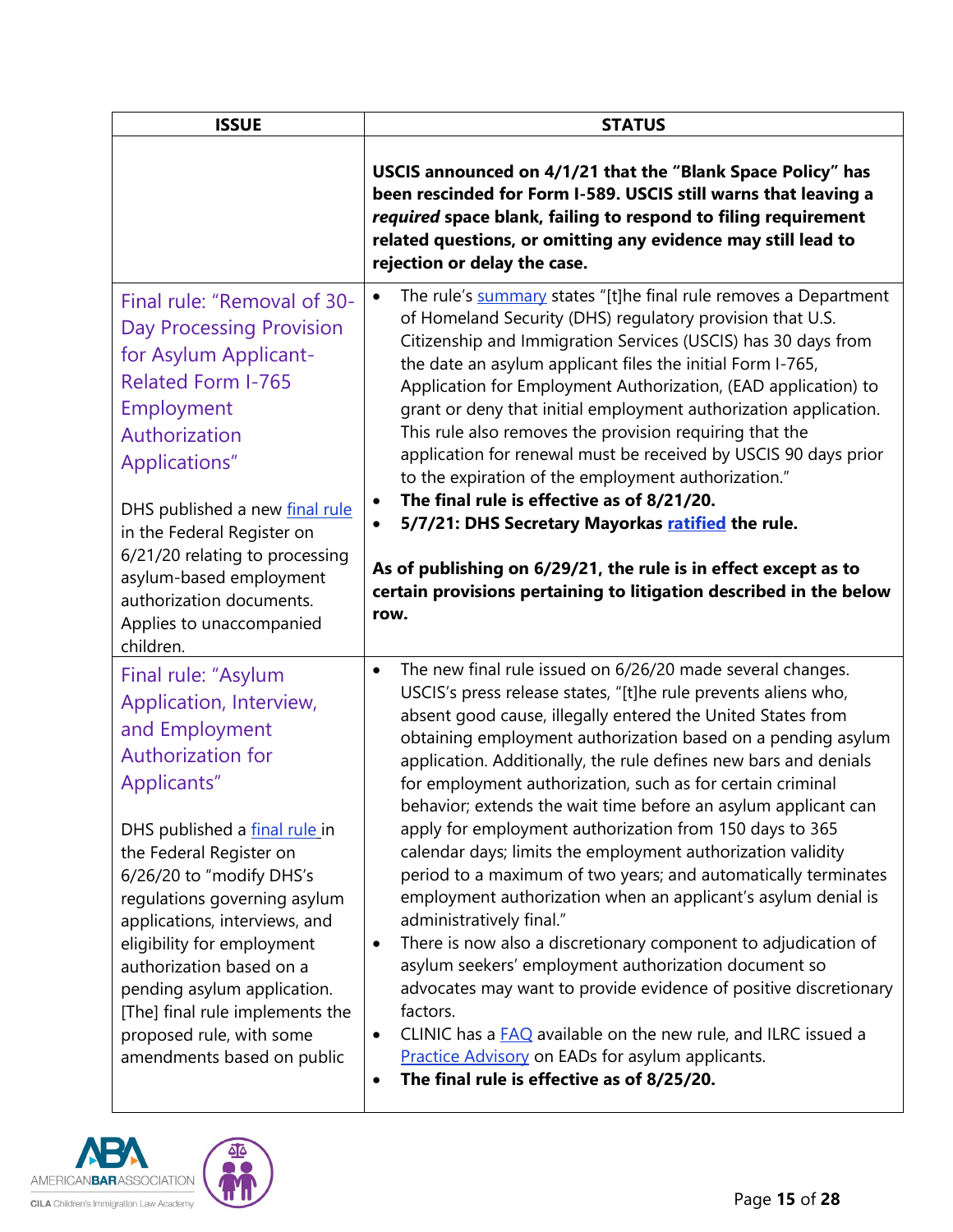<span id="page-15-0"></span>

| <b>ISSUE</b>                                                                                                                                                                                                                                                                                                                                                                                                                        | <b>STATUS</b>                                                                                                                                                                                                                                                                                                                                                                                                                                                                                                                                                                                                                                                                                                                                                                                                                                |
|-------------------------------------------------------------------------------------------------------------------------------------------------------------------------------------------------------------------------------------------------------------------------------------------------------------------------------------------------------------------------------------------------------------------------------------|----------------------------------------------------------------------------------------------------------------------------------------------------------------------------------------------------------------------------------------------------------------------------------------------------------------------------------------------------------------------------------------------------------------------------------------------------------------------------------------------------------------------------------------------------------------------------------------------------------------------------------------------------------------------------------------------------------------------------------------------------------------------------------------------------------------------------------------------|
| comments received." Applies                                                                                                                                                                                                                                                                                                                                                                                                         | <b>Pending Litigation:</b>                                                                                                                                                                                                                                                                                                                                                                                                                                                                                                                                                                                                                                                                                                                                                                                                                   |
| to unaccompanied children.                                                                                                                                                                                                                                                                                                                                                                                                          | Casa de Maryland v. Mayorkas<br>9/11/20: U.S. District Court for the District of Maryland issued a<br>preliminary injunction enjoining provisions of the two new rules<br>relating to asylum seekers' ability to obtain an employment<br>authorization document as the rules pertain to members of the<br>Asylum Seeker Advocacy Project (ASAP) and CASA de Maryland<br>(CASA).<br>Read more information about the case from ASAP on its<br>webpage regarding litigation updates and how the ruling affects<br>its members. CASA also provides a helpful chart comparing the<br>old and new rule and includes information on if/how the new<br>rule applies to members. Additional information is also on<br>USCIS's website.                                                                                                                |
|                                                                                                                                                                                                                                                                                                                                                                                                                                     | As of publishing on 6/29/21, the final rule is in effect for<br>everyone except ASAP and CASA members.                                                                                                                                                                                                                                                                                                                                                                                                                                                                                                                                                                                                                                                                                                                                       |
| Filing fee for Form I-589<br>in final rule: "U.S.<br>Citizenship and<br><b>Immigration Services Fee</b><br>Schedule and Changes to<br><b>Certain Other</b><br><b>Immigration Benefit</b>                                                                                                                                                                                                                                            | The final rule was published on 8/3/20, and the rule was set to go<br>$\bullet$<br>into effect on 10/2/20; however, because of litigation, USCIS is<br>halted from implementing the final rule.<br>According to the new rule, there is a \$50 filing fee for Form I-589,<br>but "[t]here is no fee for applications filed by unaccompanied<br>alien children who are in removal proceedings."<br>The rule also requires asylum applicants to pay the initial filing<br>fee for the I-765.                                                                                                                                                                                                                                                                                                                                                    |
| <b>Request Requirements"</b><br>DHS published a new final rule<br>in the Federal Register to<br>introduce a non-waivable \$50<br>fee for asylum applications,<br>when filed with USCIS. The<br>proposed rule also impacts<br>several other types of cases<br>such as adjustment of status,<br>DACA renewals, and<br>naturalization. <sup>xv</sup> There is an<br>exception for unaccompanied<br>children in removal<br>proceedings. | <b>Pending Litigation:</b><br>ILRC, et al., v. Wolf, et al.<br>8/21/20: Immigrants' rights organizations filed a lawsuit.<br>9/29/20: N. D. Cal. Court granted a preliminary injunction and<br>stay halting the implementation of USCIS' final fee rule in its<br>entirety nationally pending a final adjudication.<br>11/30/20: Appeal filed with the 9 <sup>th</sup> Circuit.<br>$\bullet$<br>12/28/20: Appellants' unopposed motion for voluntary dismissal<br>$\bullet$<br>of its appeal granted by the 9 <sup>th</sup> Circuit.<br>1/29/21: USCIS filed a notification of the preliminary injunction in<br>$\bullet$<br>the Federal Register indicating compliance with the court orders.<br>CLINIC set up a webpage that features multiple resources on the<br>$\bullet$<br>issue. Also, read <b>AILA's update</b> covering the topic. |
|                                                                                                                                                                                                                                                                                                                                                                                                                                     | As of publishing on 6/29/21, this rule is not in effect because of<br>a preliminary injunction.                                                                                                                                                                                                                                                                                                                                                                                                                                                                                                                                                                                                                                                                                                                                              |

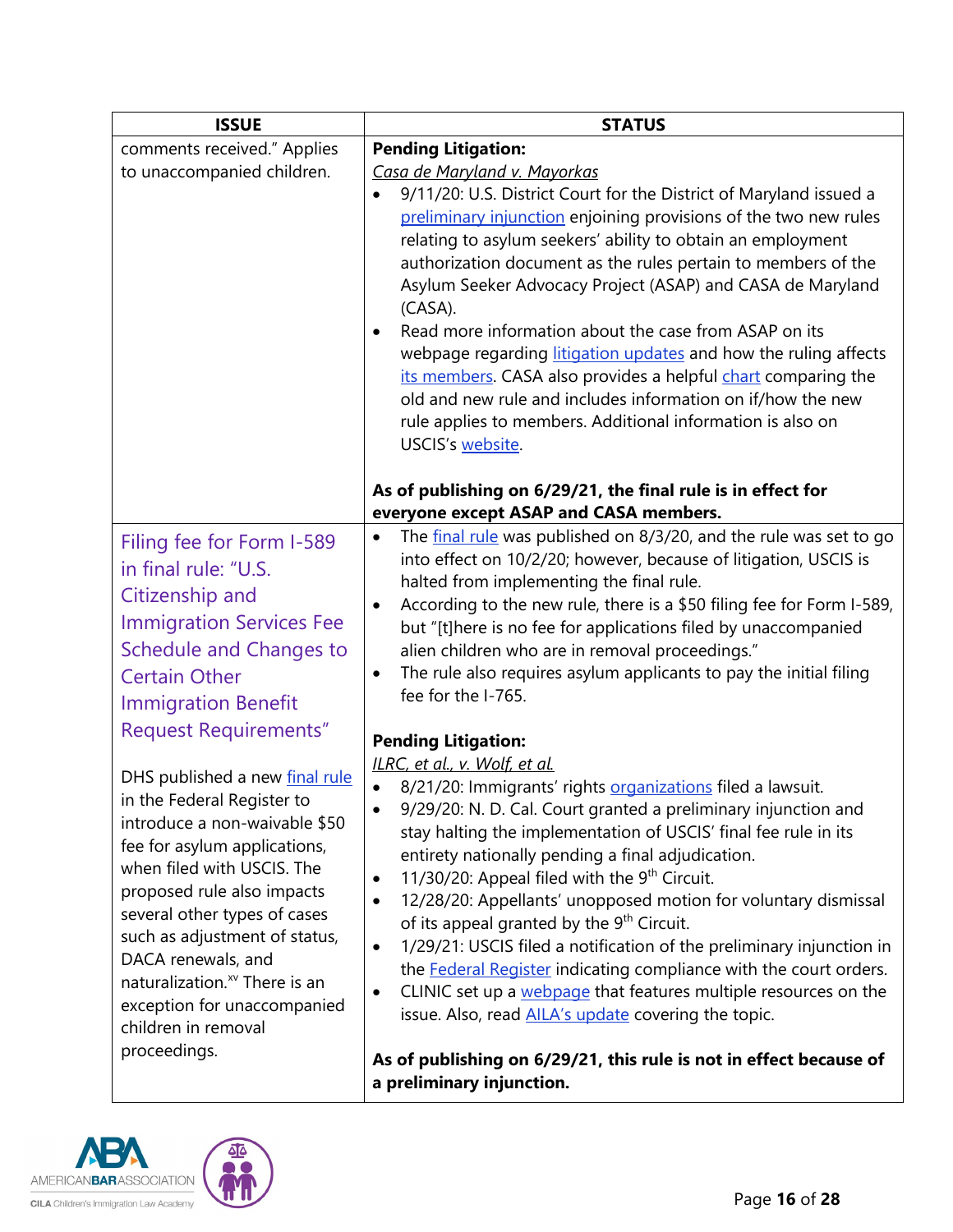<span id="page-16-0"></span>

| <b>ISSUE</b>                                                                                                                                                                                                                                                           | <b>STATUS</b>                                                                                                                                                                                                                                                                                                                                                                                                                                                                                                                                                                                                                                                                                                                                                                                                                                                                                                                                                                                                                                                                                                                                                                                                                                                                                                                                                                                                                                                                                                                                                                                                         |
|------------------------------------------------------------------------------------------------------------------------------------------------------------------------------------------------------------------------------------------------------------------------|-----------------------------------------------------------------------------------------------------------------------------------------------------------------------------------------------------------------------------------------------------------------------------------------------------------------------------------------------------------------------------------------------------------------------------------------------------------------------------------------------------------------------------------------------------------------------------------------------------------------------------------------------------------------------------------------------------------------------------------------------------------------------------------------------------------------------------------------------------------------------------------------------------------------------------------------------------------------------------------------------------------------------------------------------------------------------------------------------------------------------------------------------------------------------------------------------------------------------------------------------------------------------------------------------------------------------------------------------------------------------------------------------------------------------------------------------------------------------------------------------------------------------------------------------------------------------------------------------------------------------|
| Final rule: "Procedures for<br>Asylum and Bars to<br>Asylum Eligibility"<br>DHS and EOIR published the<br>final rule in the Federal<br>Register on 10/21/20 to<br>announce several changes to<br>asylum bars and eligibility.<br>Applies to unaccompanied<br>children. | The proposed rule was published on 12/19/19, and the final rule<br>$\bullet$<br>was published on 10/21/20. The final rule was slated to go into<br>effect on 11/20/20 and apply to applications filed after that date.<br>However, the rule did not go into effect due to litigation.<br>The rule presented several changes and barriers to asylum law<br>$\bullet$<br>including new bars of eligibility for asylum, clarifying the effect of<br>criminal convictions, and removing current regulatory provision<br>regarding reconsideration of discretionary asylum denials.<br>Read <b>EOIR's press release</b> for a summary of changes. Many spoke<br>$\bullet$<br>out against the proposed rules, and you can read several<br>organizations' comments to learn more: Human Rights Watch,<br>American Immigration Council, and Tahirih Justice Center.                                                                                                                                                                                                                                                                                                                                                                                                                                                                                                                                                                                                                                                                                                                                                           |
|                                                                                                                                                                                                                                                                        | <b>Pending Litigation:</b><br>Pangea v. DHS<br>11/2/20: Nonprofit immigration services organizations<br>Pangea Legal Services, Dolores Street Community Services,<br>CLINIC, and Capital Area Immigrants' Rights Coalition, filed a<br>lawsuit in N. D. Cal. Court challenging the rule.<br>11/19/20: N. D. Cal. Court granted a temporary restraining<br>order and enjoined the government from implementing and<br>enforcing the rule nationwide. The court found that the rule<br>exceeded the Department's statutory authority and that it<br>was arbitrary and capricious under the APA.<br>11/24/20: N.D. Cal. Court issued order converting temporary<br>restraining order to preliminary injunction per an agreement.<br>12/23/20: DHS filed an appeal with the 9 <sup>th</sup> Circuit.<br>12/28/20: N.D. Cal. Court stayed proceedings pending the<br>$\bullet$<br>appeal. The preliminary injunction remains in place.<br>1/28/21: 9 <sup>th</sup> Circuit granted the parties' motion to hold the<br>case in abeyance until 4/27/21.<br>4/26/21: The parties filed a joint motion to hold the appeal in<br>abeyance pending review of the rule by DOJ and DHS.<br>Read more regarding the impact of comments to the<br>proposed rule on the litigation in Jeffrey S. Chase's blog post<br>"Pangea v. DHS: The Power of Comments." More information<br>on the case is also on the court's website and in NIPNLG's<br><b>Federal Court Enjoins New Criminal Bars to Asylum: Pangea</b><br>Legal Services v. DHS Litigation Update & FAQs.<br>As of publishing on 6/29/21 the rule is enjoined and is not in |

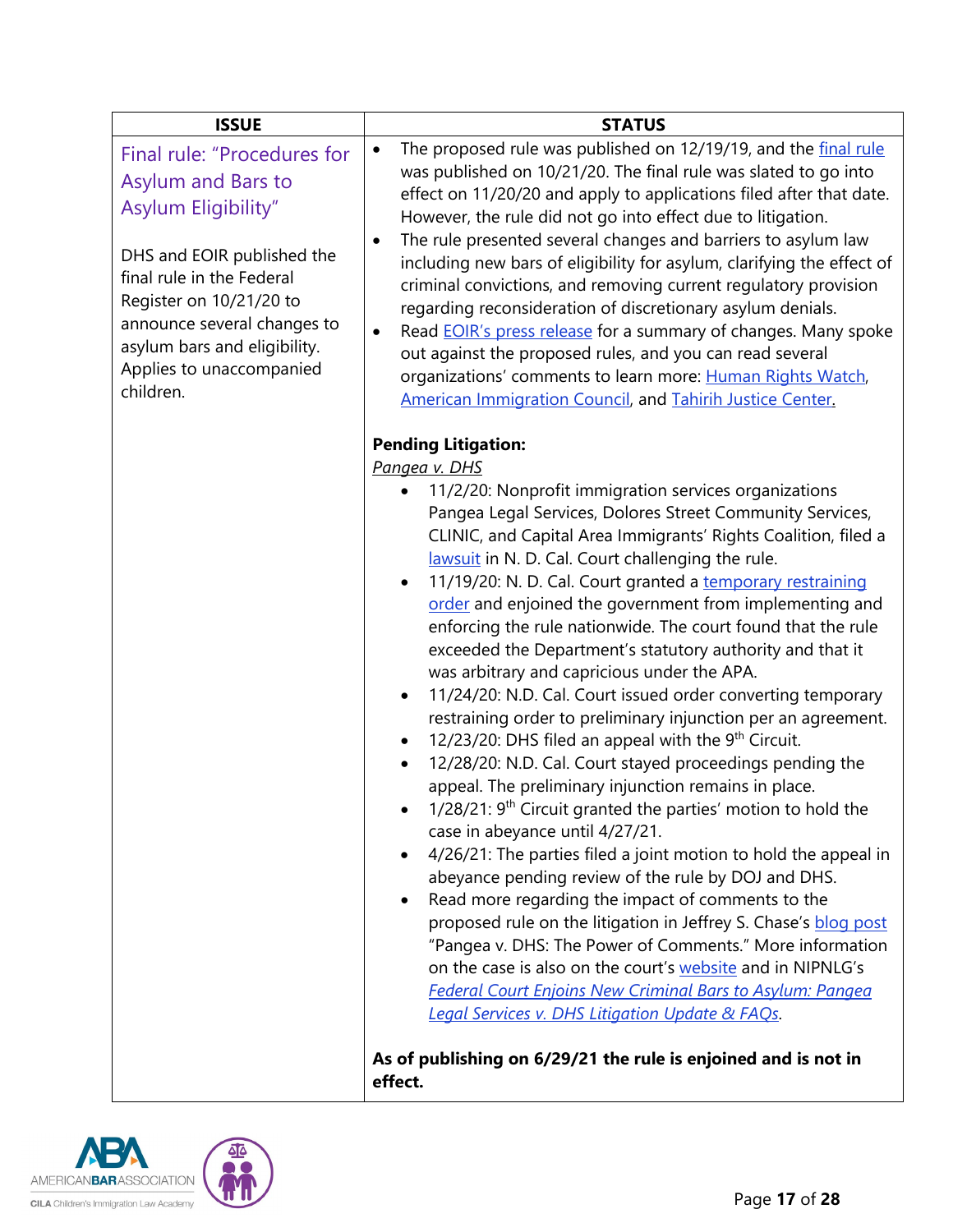<span id="page-17-0"></span>

| <b>ISSUE</b>                                                                                                                                                                                                                                                                                                                                                             | <b>STATUS</b>                                                                                                                                                                                                                                                                                                                                                                                                                                                                                                                                                                                                                                                                                                                                                                               |
|--------------------------------------------------------------------------------------------------------------------------------------------------------------------------------------------------------------------------------------------------------------------------------------------------------------------------------------------------------------------------|---------------------------------------------------------------------------------------------------------------------------------------------------------------------------------------------------------------------------------------------------------------------------------------------------------------------------------------------------------------------------------------------------------------------------------------------------------------------------------------------------------------------------------------------------------------------------------------------------------------------------------------------------------------------------------------------------------------------------------------------------------------------------------------------|
| Impact of COVID-19 on<br>asylum seekers                                                                                                                                                                                                                                                                                                                                  | The Centers for Disease Control and Prevention (CDC) issued an<br>$\bullet$<br>interim final rule and an order, effective on 3/20/20, limiting<br>entry to the United States for public health reasons. In April, the                                                                                                                                                                                                                                                                                                                                                                                                                                                                                                                                                                       |
| Following the rise of the<br>COVID-19 pandemic, the<br>United States effectively closed<br>its borders to unaccompanied<br>children and asylum-seekers in<br>mid-March 2020 considering<br>their travel non-essential. MPP<br>hearings were also suspended<br>in mid-March.<br>In total, the United States has<br>expelled over 845,000<br>individuals as a result since | CDC extended the order and then again on 5/19/20, CDC<br>extended the order without providing an end date.<br>3/20/20: The United States reached agreements with Canada and<br>$\bullet$<br>Mexico to limit all non-essential travel across land borders, both<br>with multiple extensions.<br>3/20/20: DHS issued a rule limiting travel of individuals from<br>$\bullet$<br>Mexico to the United States along the United States-Mexico<br>border to only "essential travel."<br>5/24/20: Trump issues Presidential Proclamation limiting entry<br>$\bullet$<br>from Brazil.<br>Leaked quidance from Customs and Border Protection shows<br>$\bullet$<br>that only migrants who "make an affirmative, spontaneous, and<br>reasonably believable claim that they fear being tortured in the |
| March 2020, pursuant to a<br>public health law, Section 265<br>of U.S. Code Title 42. This<br>includes over 15,000<br>unaccompanied children, who<br>were expelled rather than<br>being processed under the<br>protections of the TVPRA. <sup>xvi</sup><br>Unaccompanied children have<br>been allowed to enter the                                                      | country they are being sent back to" and subject to supervisory<br>input will be allowed in the United States and referred to USCIS<br>to evaluate further. All other asylum seekers are expelled.<br>1/30/21: Unaccompanied children were excepted from the<br>٠<br>Title 42 expulsions and could enter the United States.<br>2/2/21: President Biden issued Executive Order 14010, "Creating<br>$\bullet$<br>a Comprehensive Regional Framework to Address the Causes of<br>Migration, To Manage Migration Throughout North and Central<br>America, and To Provide Safe and Orderly Processing of Asylum<br>Seekers at the United States Border" directing review of the CDC<br>Order.                                                                                                    |
| United States to seek<br>protection since January 2021,<br>but others are still expelled<br>and prevented from seeking<br>protection.                                                                                                                                                                                                                                    | UNHCR stated on the issue in March 2020, "while States may put<br>$\bullet$<br>in place measures which may include a health screening or<br>testing of persons seeking international protection upon entry<br>and/or putting them in quarantine, such measures may not result<br>in denying them an effective opportunity to seek asylum or result<br>in refoulement." UNHCR continues to appeal to the United States<br>to restore access to asylum and to stop expelling asylum seekers<br>pursuant to Title 42.                                                                                                                                                                                                                                                                          |
|                                                                                                                                                                                                                                                                                                                                                                          | Multiple public health experts stated that the CDC's March 2020<br>Order lacked public health justification. COVID-19 has been used<br>as a pretext to expel migrants since March 2020.<br>You can read more about the impact on asylum seekers and<br>unaccompanied children in the National Immigrant Justice<br>Center's <b>The Latest Brick in the Wall: How the Trump</b><br>Administration Unlawfully 'Expels' Asylum Seekers &<br><b>Unaccompanied Children in the Name of Public Health, CGRS's</b>                                                                                                                                                                                                                                                                                 |



Page **18** of **28**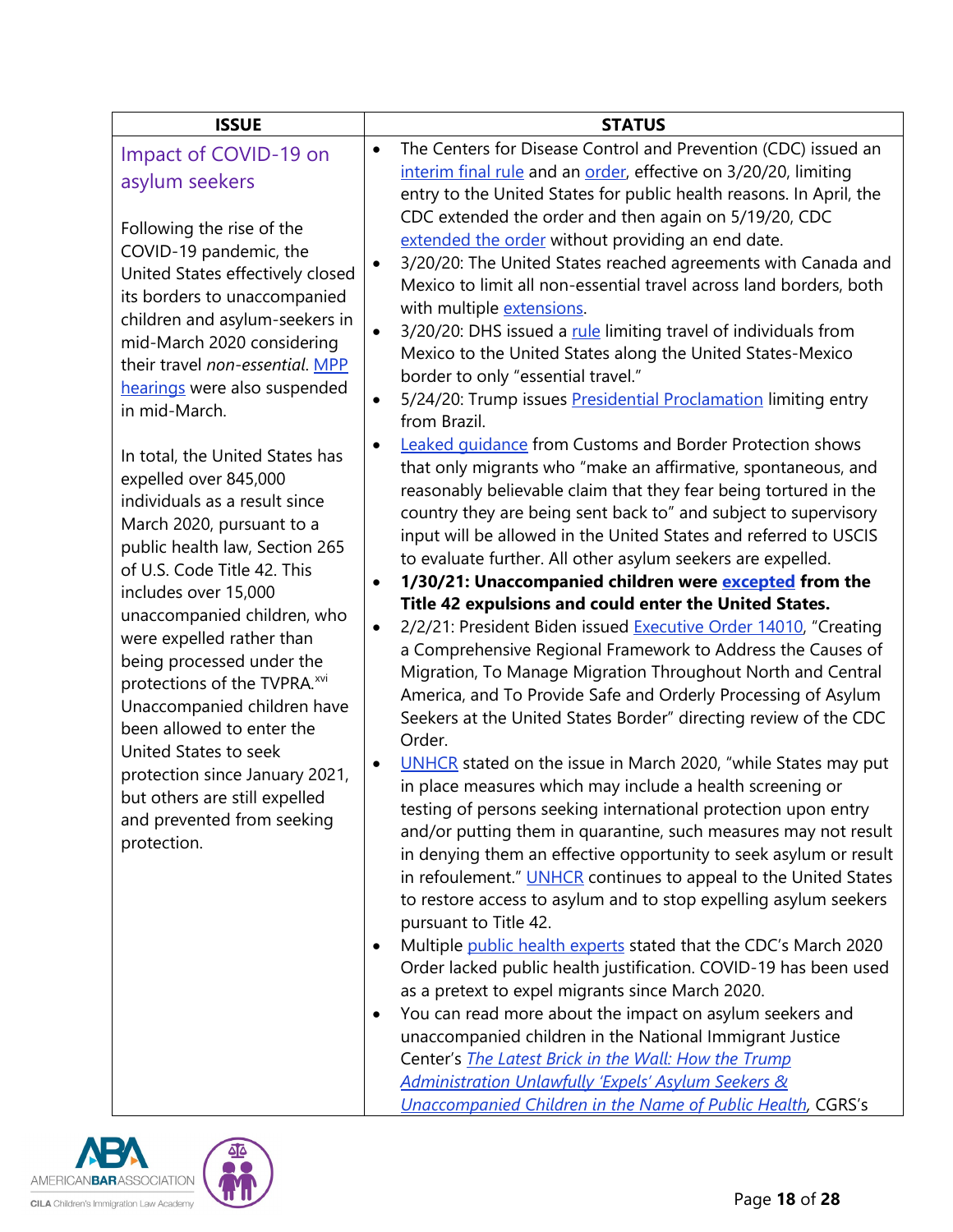| <b>ISSUE</b> | <b>STATUS</b>                                                                                                                      |
|--------------|------------------------------------------------------------------------------------------------------------------------------------|
|              | <b>Factsheet: The COVID-19 Pandemic and Closing the Border to</b>                                                                  |
|              | <b>Asylum Seekers, KIND's Sending Children Back to Danger Policy</b>                                                               |
|              | Brief, and AIC's A Guide to Title 42 Expulsions at the Border.                                                                     |
|              |                                                                                                                                    |
|              | <b>Related Litigation:</b>                                                                                                         |
|              | J.B.B.C. v. Wolf                                                                                                                   |
|              | ACLU, CGRS, and Oxfam are challenging the restrictions on                                                                          |
|              | immigration based on the use of the Public Health Service Act, in                                                                  |
|              | Title 42 of the U.S. Code. The challenge was filed in federal court                                                                |
|              | in Washington, D.C. <b>ACLU</b> states, "Title 42 does not permit                                                                  |
|              | expulsions of non-citizens who are in the United States, nor does                                                                  |
|              | it legally allow the removal of children." The case was filed on<br>behalf of a 16-year-old Honduran boy. Read more about the case |
|              | on the ACLU's website.                                                                                                             |
|              | 6/24/20: The presiding judge prohibited removal of the boy as<br>$\bullet$                                                         |
|              | the lawsuit continues.                                                                                                             |
|              | 8/6/20: Plaintiff's notice of voluntary dismissal filed.<br>٠                                                                      |
|              | G.Y.J.P. v. Wolf                                                                                                                   |
|              | The ACLU of Texas, CGRS, Texas Civil Rights Project, ACLU of D.C.,<br>٠                                                            |
|              | ACLU National, and Oxfam additionally challenge the Trump                                                                          |
|              | administrations' restriction of immigration based on the Public                                                                    |
|              | Health Service Act. The case was filed on 6/10/20 in the District                                                                  |
|              | Court for D.C. on behalf a 13-year-old girl from El Salvador.                                                                      |
|              | According to <b>ACLU Texas</b> , "[u]nder longstanding immigration<br>$\bullet$                                                    |
|              | statutes protecting children, G.Y.J.P. should have been given                                                                      |
|              | shelter in a children's facility until she could be released to her                                                                |
|              | mother, already lawfully residing in the U.S. G.Y.J.P. should have                                                                 |
|              | had a full and fair proceeding to determine her right to                                                                           |
|              | protection in the U.S."                                                                                                            |
|              | 1/7/21: Voluntary Dismissal filed; case dismissed without                                                                          |
|              | prejudice.<br>P.J.E.S. v. Pekoske                                                                                                  |
|              | 9/25/20: U.S. District Court for DC Magistrate Judge's Report and                                                                  |
|              | Recommendation recommended provisionally granting                                                                                  |
|              | certification of a class "consisting of all unaccompanied                                                                          |
|              | noncitizen children who (1) are or will be detained in U.S.                                                                        |
|              | government custody in the United States, and (2) are or will be                                                                    |
|              | subjected to expulsion from the United States under the Title 42                                                                   |
|              | Process " and recommends granting a preliminary injunction                                                                         |
|              | to enjoin DHS from expelling class members under the Title 42                                                                      |
|              | Process.                                                                                                                           |

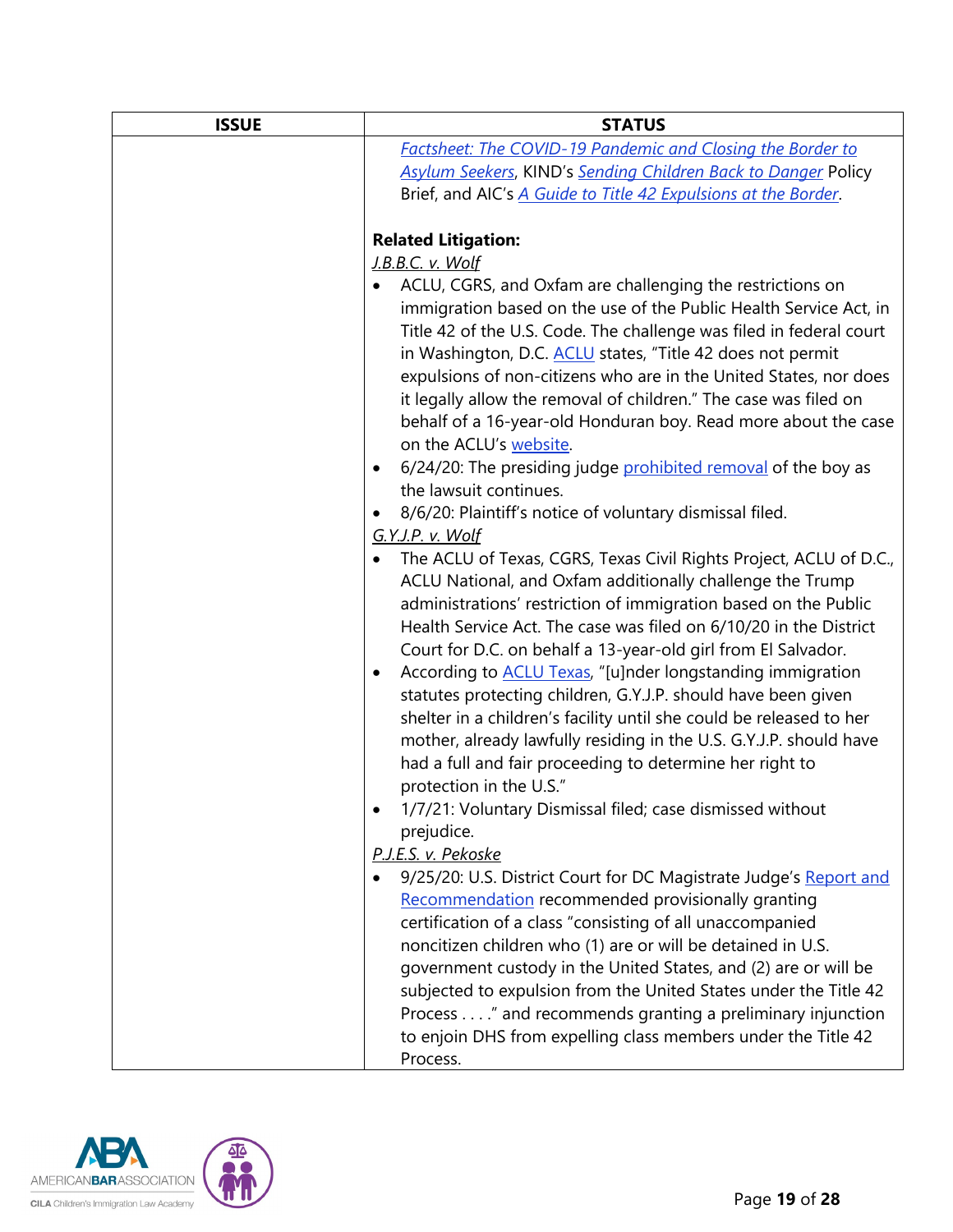<span id="page-19-0"></span>

| <b>ISSUE</b>                                                                                                                                                                                                                                                                                                                                                                                                                                                                                                                                                                                                                                                             | <b>STATUS</b>                                                                                                                                                                                                                                                                                                                                                                                                                                                                                                                                                                                                                                                                                                                                                                                                                                                                                                                                                                                                                                                                                                                                                                                                                                                                                                                                                                                                                                                                                                                                                                                          |
|--------------------------------------------------------------------------------------------------------------------------------------------------------------------------------------------------------------------------------------------------------------------------------------------------------------------------------------------------------------------------------------------------------------------------------------------------------------------------------------------------------------------------------------------------------------------------------------------------------------------------------------------------------------------------|--------------------------------------------------------------------------------------------------------------------------------------------------------------------------------------------------------------------------------------------------------------------------------------------------------------------------------------------------------------------------------------------------------------------------------------------------------------------------------------------------------------------------------------------------------------------------------------------------------------------------------------------------------------------------------------------------------------------------------------------------------------------------------------------------------------------------------------------------------------------------------------------------------------------------------------------------------------------------------------------------------------------------------------------------------------------------------------------------------------------------------------------------------------------------------------------------------------------------------------------------------------------------------------------------------------------------------------------------------------------------------------------------------------------------------------------------------------------------------------------------------------------------------------------------------------------------------------------------------|
|                                                                                                                                                                                                                                                                                                                                                                                                                                                                                                                                                                                                                                                                          | 11/18/20: U.S. District Court Judge adopted the Magistrate<br>$\bullet$<br>Judge's Report and Recommendation and provisionally granted<br>certification of a class and granted the preliminary injunction.<br>1/29/21: U.S. Court of Appeals for the District of Columbia Circuit<br>$\bullet$<br>granted a stay of the District Court's decision.<br>Visit the <b>ACLU's</b> website for case updates.<br>٠<br>As of publishing on 6/29/21, unaccompanied children may enter<br>the United States to seek protection. However, the United<br>States' borders are otherwise effectively closed to asylum<br>seekers. Thousands have been expelled since March 2020 as a<br>result of actions taken by the U.S. government after the rise of<br>COVID-19.                                                                                                                                                                                                                                                                                                                                                                                                                                                                                                                                                                                                                                                                                                                                                                                                                                               |
| Proposed rule and<br>subsequent final rule:<br>"Procedures for Asylum<br>and Withholding of<br>Removal; Credible Fear<br>and Reasonable Fear<br>Review" (sometimes<br>known as mammoth rule)<br>6/15/20: DHS and DOJ<br>published a proposed rule in<br>the Federal Register that<br>proposes multiple changes to<br>regulations governing asylum,<br>withholding of removal, and<br>protection under the<br>Convention Against Torture.<br>12/11/20: DHS and DOJ issued<br>a final rule, with few changes<br>to the proposed rule. The rule<br>seeks to vastly change these<br>protections and greatly limit<br>those who will be able to<br>succeed in their cases for | The proposed rule was published on 6/15/20.<br>٠<br>The proposed rule includes multiple changes to asylum and<br>withholding of removal including:<br>Changing the definition of <i>frivolous</i> to broaden the definition<br>$\circ$<br>and "discourage applications that make patently meritless or<br>false claims." The proposed rule would also allow asylum<br>officers adjudicating affirmative asylum applications to make<br>findings that individuals have knowingly filed a frivolous<br>application.<br>Adding regulatory language "to clarify that immigration<br>$\circ$<br>judges may pretermit and deny an application for asylum,<br>statutory withholding of removal, or protection under the<br>CAT regulations" if the individual has not shown a prima facie<br>claim for relief.<br>Codifying PSG requirements and outlining several non-<br>$\circ$<br>exhaustive bases that would "generally be insufficient" to<br>establish a PSG including, for example "presence in a country<br>with generalized violence or a high crime rate" and "the<br>attempted recruitment of the applicant by criminal, terrorist,<br>or persecutory groups."<br>Changing the definition of political opinion "as one expressed<br>$\circ$<br>by or imputed to an applicant in which the applicant<br>possesses an ideal or conviction in support of the furtherance<br>of a discrete cause related to political control of a state or a<br>unit thereof." The proposed rule states several bases that<br>would not generally lend to a favorable adjudication<br>including opposition to gangs. |

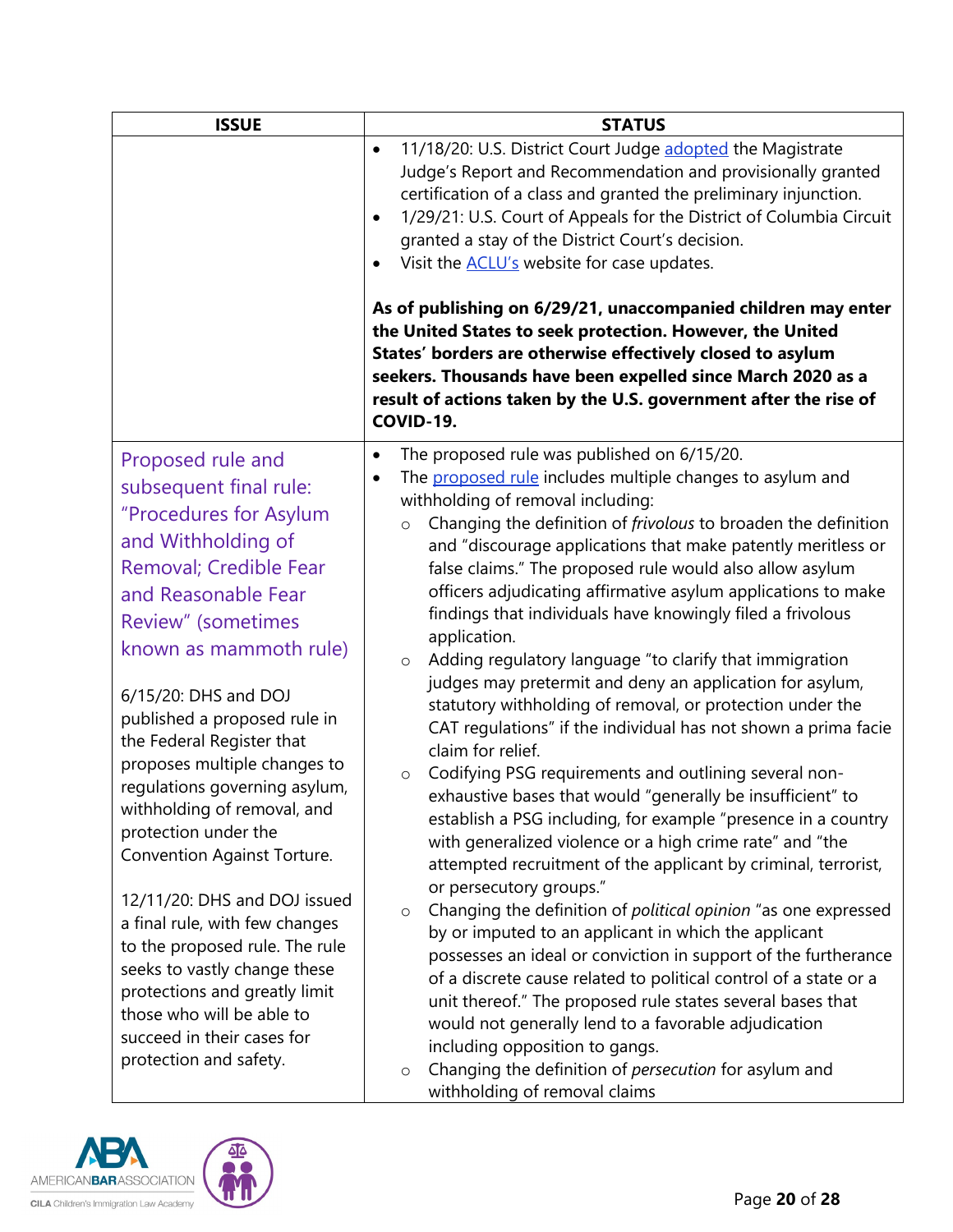| <b>ISSUE</b>                     | <b>STATUS</b>                                                              |
|----------------------------------|----------------------------------------------------------------------------|
| The rule largely applies to      | Providing a list of eight non-exhaustive situations relating to<br>$\circ$ |
| unaccompanied children.          | nexus that generally will not favorably result in a grant of               |
| There are some portions of the   | asylum or withholding of removal including claims including                |
| rule that relate to credible and | "gender," "interpersonal animus in which the alleged                       |
| reasonable fear interviews;      | persecutor has not targeted or manifested an animus against,               |
| these portions are not relevant  | other members of an alleged particular social group in                     |
| to unaccompanied children        | addition to the member who has raised the claim at issue                   |
| since unaccompanied children     | .," "resistance to recruitment or coercion by guerilla, criminal,          |
| are not subject to expedited     | gang, terrorist, or other non-state organizations "                        |
| removal.                         | Changing standards related to internal relocation-"the<br>$\circ$          |
|                                  | Departments propose to amend the regulations to presume                    |
|                                  | that for applications in which the persecutor is not a                     |
|                                  | government or government-sponsored actor, internal                         |
|                                  | relocation would be reasonable unless the applicant                        |
|                                  | demonstrates by a preponderance of the evidence that it                    |
|                                  | would not be."                                                             |
|                                  | Outlining positive and negative factors adjudicators must<br>$\circ$       |
|                                  | consider when determining whether an individual merits                     |
|                                  | asylum as a matter of discretion                                           |
|                                  | Changing the definition of firm resettlement. Additionally, the<br>$\circ$ |
|                                  | "Departments propose that the firm resettlement of a parent                |
|                                  | or parents with whom a child was residing at the time shall                |
|                                  | be imputed to the child."                                                  |
|                                  | Changing standards in CAT claims regarding rogue officials<br>$\circ$      |
|                                  | and acquiescence of a public official or other person acting in            |
|                                  | an official capacity                                                       |
|                                  | Changing confidentiality provisions regarding asylum<br>$\circ$            |
|                                  | applications                                                               |
|                                  | The above list captures only a few of the expansive changes                |
|                                  | included in the proposed rule. As CGRS stated, "the                        |
|                                  | Administration is now attempting to write their vast array of anti-        |
|                                  | asylum policies, procedures, and legal opinions into law - by              |
|                                  | proposing a behemoth rule that would codify their hatred in the            |
|                                  | form of binding federal regulations."                                      |
|                                  | CILA's blog post on the matter provides multiple sources to                |
|                                  | confer to learn more. For instance, the American Bar Association           |
|                                  | (ABA) provided a webinar summarizing many of the proposed                  |
|                                  | changes.                                                                   |
|                                  | Over 87,000 comments were submitted in response to the<br>$\bullet$        |
|                                  | proposed rule. For example, read the ABA's comments, The                   |
|                                  | Young Center's comments, and CLINIC's comments.                            |
|                                  | DHS and DOJ published the final rule on 12/11/20, and the rule             |
|                                  | was scheduled to go into effect on 1/11/21. Despite many                   |

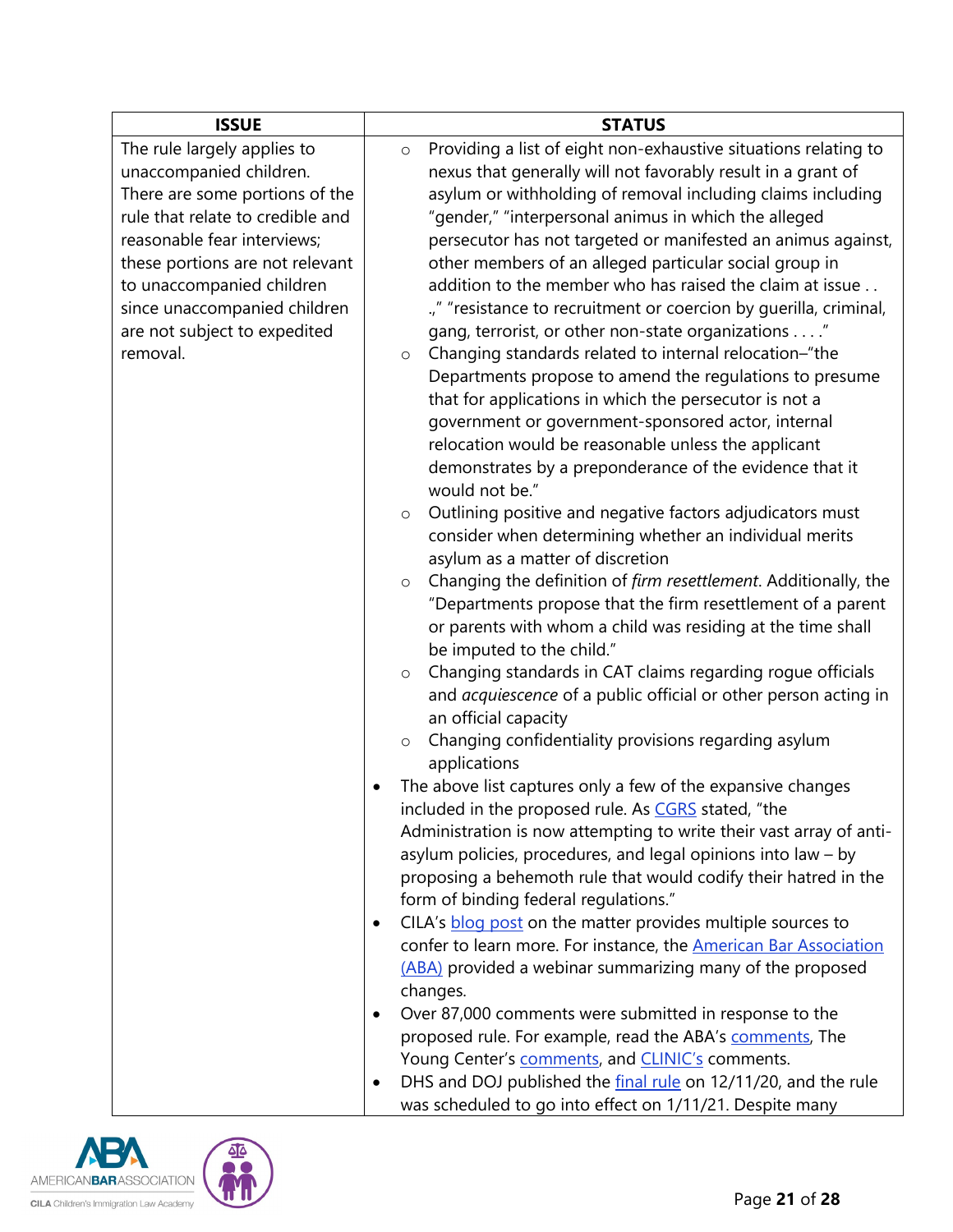| <b>ISSUE</b> | <b>STATUS</b>                                                                                                                                                                                                                                                                                                   |
|--------------|-----------------------------------------------------------------------------------------------------------------------------------------------------------------------------------------------------------------------------------------------------------------------------------------------------------------|
|              | comments, few changes were made comparatively to the                                                                                                                                                                                                                                                            |
|              | proposed rule.<br>On 12/11/20, EOIR also issued PM 21-09, Guidance Regarding<br>$\bullet$<br>New Regulations Governing Procedures for Asylum and<br>Withholding of Removal and Credible Fear and Reasonable Fear<br>Reviews.<br>The rule did not go into effect due to litigation. As a result, on<br>$\bullet$ |
|              | 5/14/21, in PM 21-22, EOIR cancelled PM 21-09.                                                                                                                                                                                                                                                                  |
|              | <b>Pending Litigation:</b>                                                                                                                                                                                                                                                                                      |
|              | Pangea Legal Services II v. DHS (Note: Immigration Equality v. DHS                                                                                                                                                                                                                                              |
|              | was decided in tandem with Pangea Legal Services II v. in N. D. Cal.<br>Court)                                                                                                                                                                                                                                  |
|              | 12/23/20: Several legal services organizations, Pangea Legal<br>$\bullet$<br>Services, Dolores Street Community Services, Inc., CLINIC, and<br>Capital Area Immigrants' Rights Coalition, sought a<br>temporary restraining order in the N. D. Cal. Court.                                                      |
|              | 1/8/21: N. D. Cal. Court issued a nationwide preliminary                                                                                                                                                                                                                                                        |
|              | injunction enjoining the government from implementing,                                                                                                                                                                                                                                                          |
|              | enforcing, or applying the rule. The injunction pre-dated                                                                                                                                                                                                                                                       |
|              | the rule's enforcement date.                                                                                                                                                                                                                                                                                    |
|              | 1/28/21: N. D. Cal. Court stayed both cases pursuant to a joint<br>request pending further order by the Court.<br>4/19/21: N. D. Cal. Court stayed both cases pursuant to a joint                                                                                                                               |
|              | request pending further order by the Court. The Court<br>ordered the parties to file a "joint status report by May 19,<br>2021, advising the Court of the status of the government's<br>review of the regulation at issue in these cases, and of any                                                            |
|              | relevant policy changes or other material developments."<br>5/19/21: Joint status report filed along with plaintiff's request<br>for a status conference because they believe that the<br>government is not fully complying with the preliminary                                                                |
|              | injunction. The government submit that they are fully<br>complying. The parties also requested that the cases remain                                                                                                                                                                                            |
|              | in abeyance with the preliminary injunction in effect until the<br>status conference takes place. A primary reason that the<br>plaintiffs believe that the government is not fully complying                                                                                                                    |
|              | with the preliminary injunction is because they are<br>"publishing [the rule] on their websites and linking to it                                                                                                                                                                                               |
|              | without meaningfully notifying the public-as they have done<br>in other cases—that the regulations have been enjoined, have                                                                                                                                                                                     |
|              | never taken effect, and are not operative Despite the                                                                                                                                                                                                                                                           |

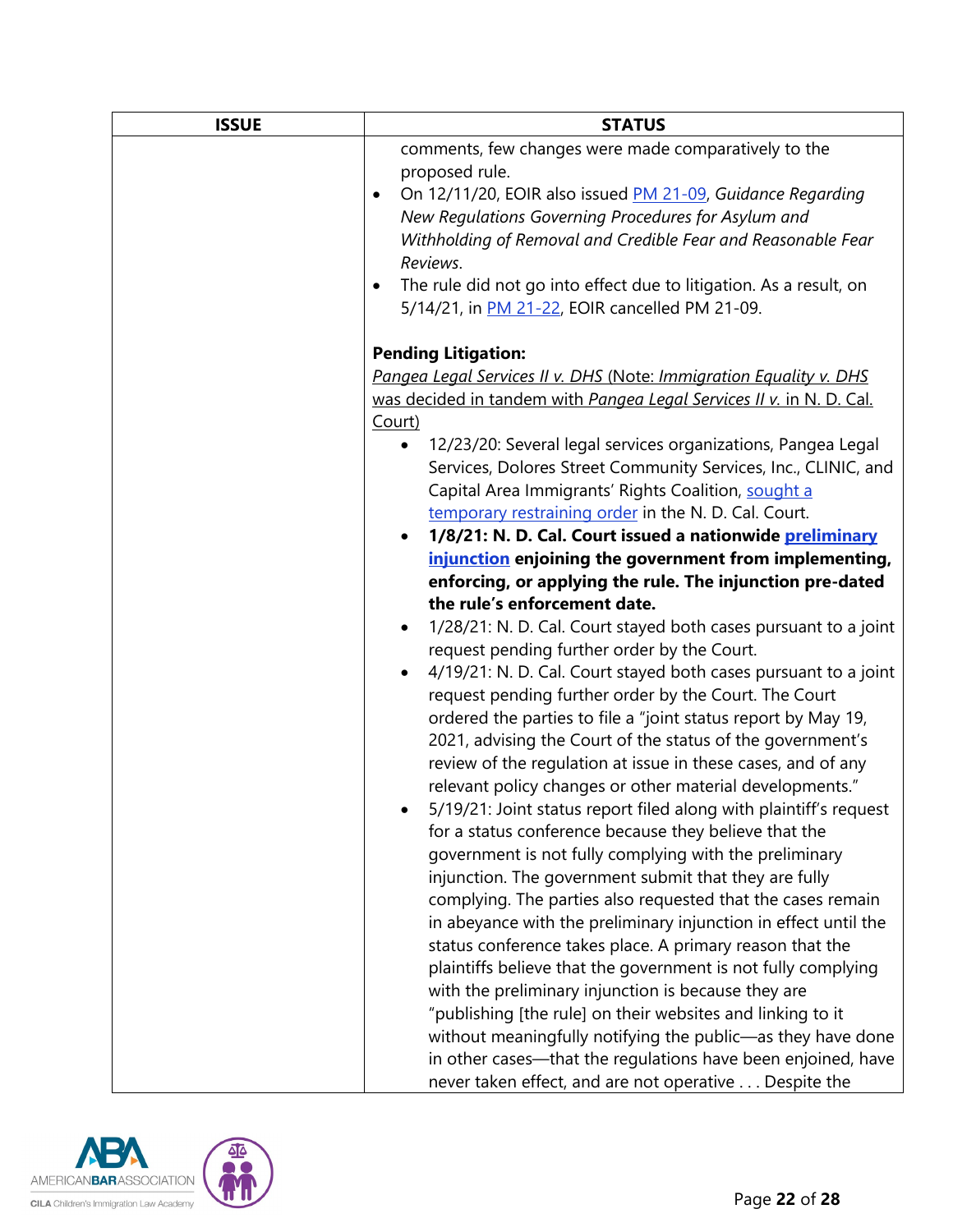| <b>ISSUE</b>                                                                                                                                                                                                                                                                                                                                                                                                                                                                       | <b>STATUS</b>                                                                                                                                                                                                                                                                                                                                                                                                                                                                                                                                                                                                                                                                                                                                                                                                                                                                                                                                                                                                                                                                                                                                                                                                                                                                                        |
|------------------------------------------------------------------------------------------------------------------------------------------------------------------------------------------------------------------------------------------------------------------------------------------------------------------------------------------------------------------------------------------------------------------------------------------------------------------------------------|------------------------------------------------------------------------------------------------------------------------------------------------------------------------------------------------------------------------------------------------------------------------------------------------------------------------------------------------------------------------------------------------------------------------------------------------------------------------------------------------------------------------------------------------------------------------------------------------------------------------------------------------------------------------------------------------------------------------------------------------------------------------------------------------------------------------------------------------------------------------------------------------------------------------------------------------------------------------------------------------------------------------------------------------------------------------------------------------------------------------------------------------------------------------------------------------------------------------------------------------------------------------------------------------------|
|                                                                                                                                                                                                                                                                                                                                                                                                                                                                                    | preliminary injunction, the Rule at issue in this case remains<br>published on the Government's e-CFR website."<br>6/8/21: N. D. Cal. Court scheduled a status conference for<br>$8/19/21$ .<br>Learn more about the case from CGRS. Following the January<br>2021 win, a press release from Pangea Legal Services<br>included this statement from one of the attorneys on the<br>case, "[t]his monstrosity of a rule would erect nearly<br>insurmountable obstacles to protection for people fleeing<br>life-threatening violence,' said Jamie Crook, Director of<br>Litigation at the Center for Gender & Refugee Studies, who<br>argued the case on Thursday. 'We are grateful that the court<br>has taken swift action to stop this dangerous rule from taking<br>effect - and placing courageous refugees in harm's way."<br>Human Rights First v. Wolf<br>12/21/20: Lawsuit filed in the D. D. C. Court.<br>For more information on the case, visit Human Rights First's<br>website.<br>As of publishing on 6/29/21, this rule is not in effect due to<br>litigation.                                                                                                                                                                                                                          |
| Proposed rule and<br>subsequent final rule:<br>"Security Bars and<br>Processing"<br>7/9/20: DHS and EOIR<br>published a proposed rule in<br>the Federal Register. The<br>proposed rule seeks to amend<br>regulations to reflect that<br>"emergency public health<br>concerns based on<br>communicable disease due to<br>potential international threats<br>from the spread of pandemics"<br>when considering the national<br>security bar to asylum and<br>withholding of removal. | The proposed rule was published on 7/9/20<br>$\bullet$<br>CLINIC states in their summary, "[t]he proposed rule seeks to bar<br>entry of asylum applicants who have tested positive for COVID-<br>19, come from a country where COVID-19 is prevalent, and/or<br>exhibit COVID-19 symptoms." Read more from CLINIC here. Read<br>Human Rights Watch's comments and the AIC and AILA's<br>comments to the proposed rule.<br>DHS and DOJ published the final rule on 12/23/20, and the rule<br>٠<br>was scheduled to go into effect on 1/22/21.<br>However, on 1/20/21, the White House Chief of Staff issued a<br>$\bullet$<br>memorandum Regulatory Freeze Pending Review. The<br>memorandum called for rules already published in the Federal<br>Register that had not yet taken effect to be "considered" for a<br>60-day postponement while they were reviewed. This rule fit into<br>that category, so the effective date was postponed.<br>On 1/25/21, DHS and DOJ published a rule in the Federal<br>$\bullet$<br>Register indicating delay of the effective date to 3/22/21. The<br>rule also stated that "[i]mplementing the Security Bars rule will<br>not be viable" given the injunction in Pangea Legal Services II v.<br>DHS and the fact that much of this rule relied upon or repeated |

<span id="page-22-0"></span>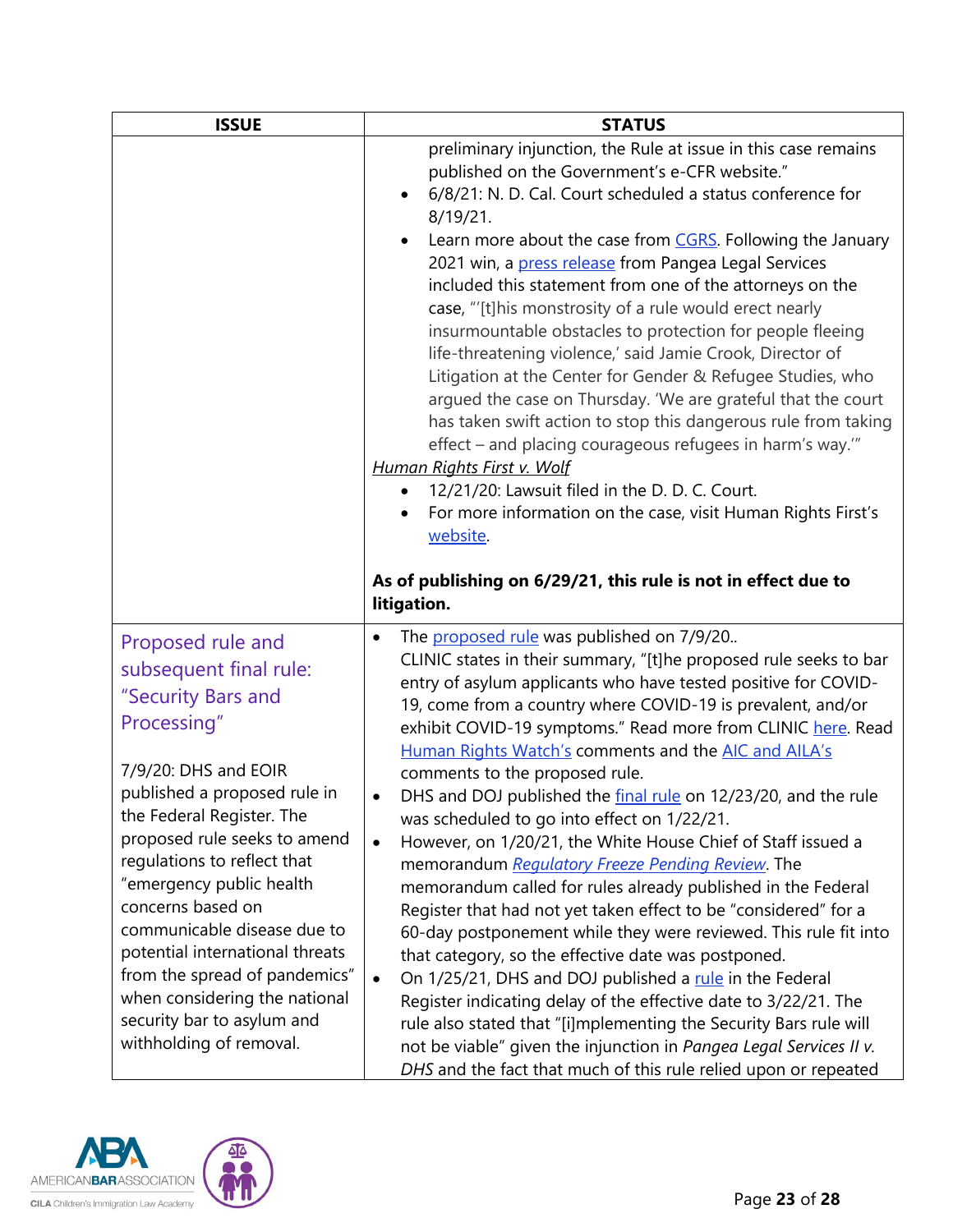<span id="page-23-0"></span>

| <b>ISSUE</b>                                                                                                                                                                                                                                                                                         | <b>STATUS</b>                                                                                                                                                                                                                                                                                                                                                                                                                                                                                                                                                                                                                                                                                                                                                                                                                                                                                                                                                                                                                                                                                                                                                                                                                                                                                                                                                                          |
|------------------------------------------------------------------------------------------------------------------------------------------------------------------------------------------------------------------------------------------------------------------------------------------------------|----------------------------------------------------------------------------------------------------------------------------------------------------------------------------------------------------------------------------------------------------------------------------------------------------------------------------------------------------------------------------------------------------------------------------------------------------------------------------------------------------------------------------------------------------------------------------------------------------------------------------------------------------------------------------------------------------------------------------------------------------------------------------------------------------------------------------------------------------------------------------------------------------------------------------------------------------------------------------------------------------------------------------------------------------------------------------------------------------------------------------------------------------------------------------------------------------------------------------------------------------------------------------------------------------------------------------------------------------------------------------------------|
| 12/23/20: DHS and DOJ<br>published a final rule on the<br>issue. Applies to<br>unaccompanied children.                                                                                                                                                                                               | portions of the rule, "Procedures for Asylum and Withholding of<br>Removal; Credible Fear and Reasonable Fear Review."<br>On 3/22/21, DHS and DOJ published an interim final rule with<br>request for comments. In this rule, they further extended and<br>delayed the rule's effective date to December 31, 2021. The rule<br>also stated, "In addition, in light of evolving information<br>regarding the best approaches to mitigating the spread of<br>communicable disease, the Departments are also considering<br>action to rescind or revise the Security Bars rule."<br>As of publishing on 6/29/21, this rule is not in effect. Currently,                                                                                                                                                                                                                                                                                                                                                                                                                                                                                                                                                                                                                                                                                                                                   |
|                                                                                                                                                                                                                                                                                                      | the interim final rule is set to go into effect on 12/31/21.                                                                                                                                                                                                                                                                                                                                                                                                                                                                                                                                                                                                                                                                                                                                                                                                                                                                                                                                                                                                                                                                                                                                                                                                                                                                                                                           |
| Proposed rule: "Collection<br>and Use of Biometrics by<br><b>USCIS"</b> and subsequent<br>withdrawal of rule<br>9/11/20: DHS published a<br>proposed rule in the Federal<br>Register that would make<br>several changes to biometrics<br>procedures.<br>5/10/21: DHS withdraws the<br>proposed rule. | The proposed rule was published on 9/11/20.<br>$\bullet$<br>The proposed rule includes several changes including:<br>$\bullet$<br>Removing all age restrictions for biometrics collection which<br>$\circ$<br>is generally restricted for children under age 14<br>Proposing that any applicant, petitioner, sponsor, beneficiary,<br>$\circ$<br>or individual filing or associated with an immigration benefit<br>request including U.S. citizens would have to appear for<br>biometrics collection and regardless of age<br>Providing authority to use new biometric technologies<br>$\circ$<br>including palm prints, facial photos, iris scans, voiceprints, etc.<br>Allowing for DNA testing to prove a claimed genetic<br>$\circ$<br>relationship<br>Modifying how VAWA and T visa petitioners demonstrate<br>$\circ$<br>good moral character including removing the presumption<br>for good moral character for those under age 14<br>Read CLINIC's and the ACLU's comments to the proposed rule.<br>٠<br>5/10/21: DHS withdrew the proposed rule. DHS stated, "[t]he<br>withdrawal is consistent with the Executive Order 14012,<br>Restoring Faith in Our Legal Immigration Systems and<br>Strengthening Integration and Inclusion Efforts for New<br>Americans, and additional administration priorities to reduce<br>barriers and undue burdens in the immigration system." |
|                                                                                                                                                                                                                                                                                                      | As of publishing on 6/29/21, DHS withdrew this proposed rule.                                                                                                                                                                                                                                                                                                                                                                                                                                                                                                                                                                                                                                                                                                                                                                                                                                                                                                                                                                                                                                                                                                                                                                                                                                                                                                                          |
| Proposed rule and<br>subsequent final rule:<br>"Procedures for Asylum<br>and Withholding of<br>Removal"                                                                                                                                                                                              | EOIR published the proposed rule on 9/23/20.<br>$\bullet$<br>The proposed rule includes several changes including:<br>Creating a 15-day deadline to file asylum applications after a<br>$\circ$<br>first MCH<br>Court can reject incomplete applications if there are any<br>$\circ$<br>blank areas, unsigned, or lacks supporting attachments                                                                                                                                                                                                                                                                                                                                                                                                                                                                                                                                                                                                                                                                                                                                                                                                                                                                                                                                                                                                                                         |

<span id="page-23-1"></span>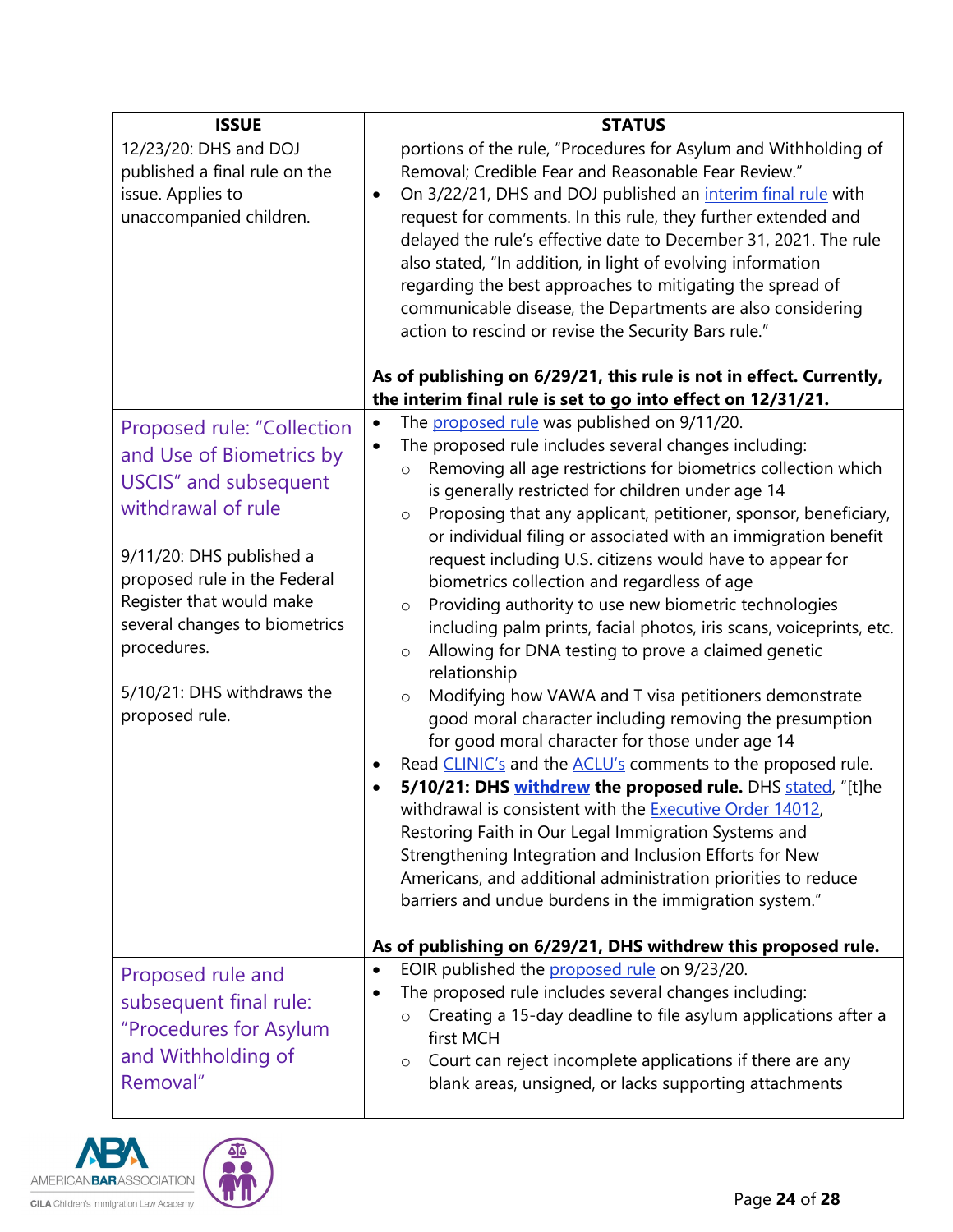| <b>ISSUE</b>                                                                                                                                                         | <b>STATUS</b>                                                                                                                                                                                                                                                                                                                                                                                                                             |
|----------------------------------------------------------------------------------------------------------------------------------------------------------------------|-------------------------------------------------------------------------------------------------------------------------------------------------------------------------------------------------------------------------------------------------------------------------------------------------------------------------------------------------------------------------------------------------------------------------------------------|
| 9/23/20: EOIR published a<br>proposed rule seeking to make<br>multiple changes for asylum<br>seekers.<br>12/16/20: EOIR published final<br>rule on issue. Applies to | Allowing IJ to submit evidence into the record and changing<br>$\circ$<br>how supporting evidence is reviewed<br>Restricting continuance timeframes<br>$\circ$<br>EOIR published the final rule on 12/16/20. The rule was slated to<br>$\bullet$<br>take effect 1/15/21, but it did not take effect as a result of a<br>preliminary injunction.                                                                                           |
| unaccompanied children.                                                                                                                                              | <b>Pending Litigation:</b><br><b>NIJC v. EOIR</b><br>• 1/8/21: National Immigrant Justice Center, Immigrant<br>Defenders Law Center, Florence Immigrant & Refugee Rights<br>Project, and Las Americas Immigrant Advocacy Center filed a<br>complaint in D. D. C. Court.<br>1/14/21: D. D. C. Court granted a temporary restraining order<br>$\bullet$<br>and preliminary injunction halting the rule. Read more from<br>NIJC on the case. |
|                                                                                                                                                                      | As of publishing on 6/29/21, this rule is not in effect due to a<br>preliminary injunction.                                                                                                                                                                                                                                                                                                                                               |

## <span id="page-24-0"></span>Other Changes Not Directly Applicable to Unaccompanied Children

There have also been several additional changes to asylum law that are not directly applicable to unaccompanied child[r](#page-27-0)en, such as changes to credible fear interview procedures<sup>[xvii](#page-26-11)</sup> and expedited removal processes,<sup>xviii</sup> as well as litigation challenging the changes. As a result of the William Wilberforce Trafficking Victims Protection Reauthorization Act [\(TVPRA\)](https://www.congress.gov/110/plaws/publ457/PLAW-110publ457.pdf) of 2008, unaccompanied children are not subject to expedited removal because they have a right to go through removal proceedings.

Additionally, the United States worked on safe third country agreements (or "Asylum Cooperation Agreements"–ACAs) with [Guatemala](https://www.federalregister.gov/documents/2019/11/20/2019-25288/agreement-between-the-government-of-the-united-states-of-america-and-the-government-of-the-republic) $\frac{xx}{x}$  $\frac{xx}{x}$  $\frac{xx}{x}$ , [El Salvador,](https://apnews.com/de6a00632755415fad2a952c7cd4bd72) and [Honduras](https://www.federalregister.gov/documents/2020/05/01/2020-09322/agreement-between-the-government-of-the-united-states-of-america-and-the-government-of-the-republic)<sup>xx</sup> in 2019 and 2020. Generally, an individual cannot apply for asylum if there is a safe third country, where the individual could be removed; however, this does not apply to unaccompanied children.<sup>[xxi](#page-27-3)</sup> USCIS and EOIR published a joint [interim final rule](https://www.federalregister.gov/documents/2019/11/19/2019-25137/implementing-bilateral-and-multilateral-asylum-cooperative-agreements-under-the-immigration-and) on November 19, 2019 in the Federal Register "to provide for the implementation" of the ACAs the United States has entered into, except the agreement with Canada.<sup>[xxii](#page-27-4)</sup> The rule applies to immigrants who enter the United States on or after November 19, 2019. **EOIR** additionally issued guidelines for immigration courts regarding the new regulations, and **USCIS** created guidance for Asylum Officers. The United States began transferring individuals to Guatemala as a result of the agreement, but the transfers stopped in mid-March as a result of COVID-19; transfers to El Salvador and Honduras were never

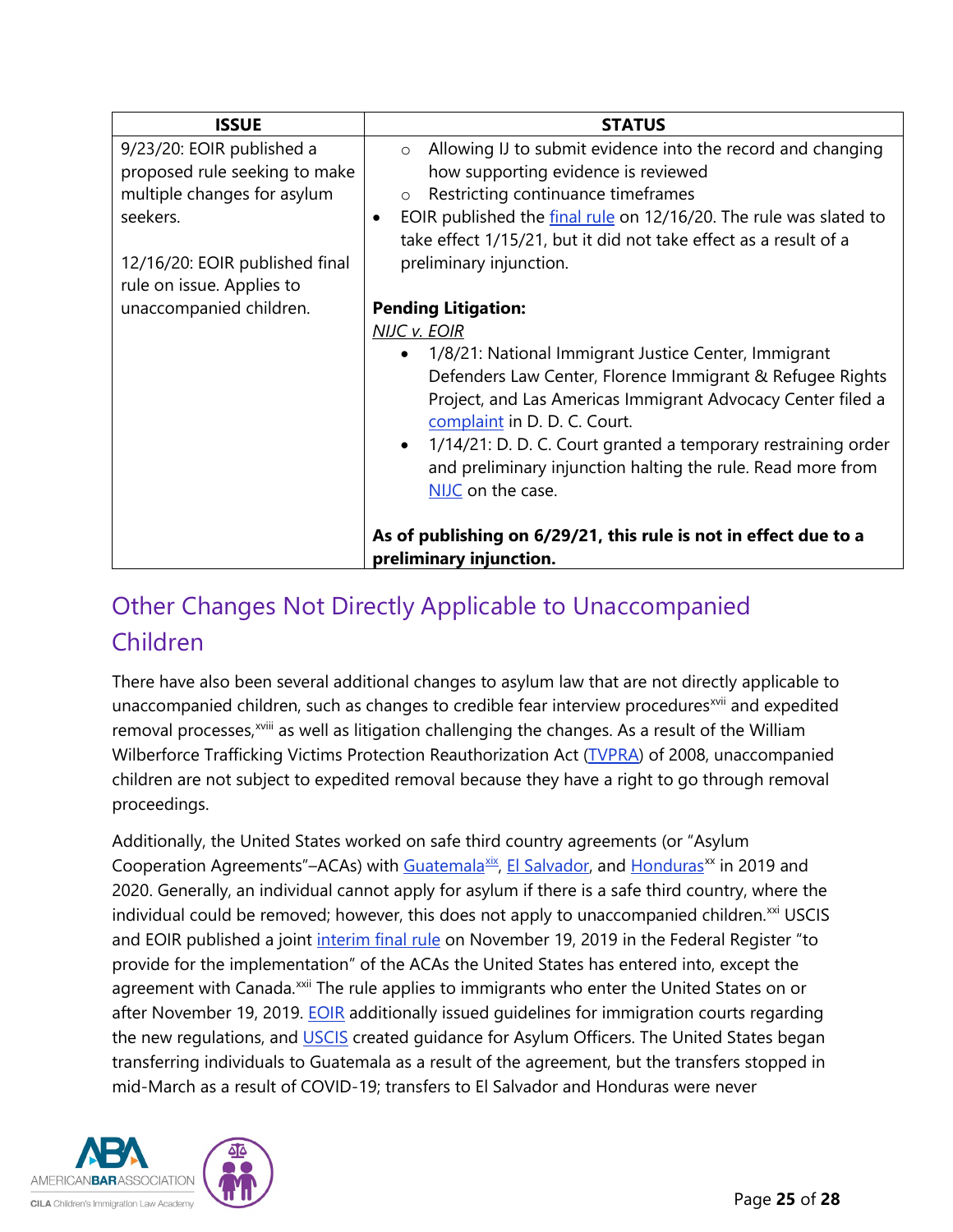implemented.<sup>xxiii</sup> [R](#page-27-5)ead Human Rights Watch's <u>Deportation with a Layover, Failure of Protection</u> *[under the US-Guatemala Asylum Cooperative Agreement](https://www.hrw.org/report/2020/05/19/deportation-layover/failure-protection-under-us-guatemala-asylum-cooperative)* to learn more about how the ACA with Guatemala and how those who were transferred under this agreement have been impacted. Litigation is pending regarding the legality of the rule and guidance implementing the ACAs.<sup>[xxiv](#page-27-6)</sup> The United States has had a [Safe Third Country Agreement](https://www.canada.ca/en/immigration-refugees-citizenship/corporate/mandate/policies-operational-instructions-agreements/agreements/safe-third-country-agreement/final-text.html) with Canada since 2002 and implemented since 2004; however, the agreement was recently the subject of litigation. $\frac{x}{x}$ 

In February 2021, the Biden administration issued [Executive Order 14010,](https://www.whitehouse.gov/briefing-room/presidential-actions/2021/02/02/executive-order-creating-a-comprehensive-regional-framework-to-address-the-causes-of-migration-to-manage-migration-throughout-north-and-central-america-and-to-provide-safe-and-orderly-processing/) "Creating a Comprehensive Regional Framework to Address the Causes of Migration, To Manage Migration Throughout North and Central America, and To Provide Safe and Orderly Processing of Asylum Seekers at the United States Border." Following that executive order, the [Department of State](https://www.state.gov/suspending-and-terminating-the-asylum-cooperative-agreements-with-the-governments-el-salvador-guatemala-and-honduras/#:%7E:text=The%20United%20States%20has%20suspended,laid%20out%20by%20President%20Biden.) suspended the ACAs with El Salvador, Guatemala, and Honduras and began steps to terminate the agreements. EOIR also cancelled PM [20-04,](https://www.justice.gov/eoir/page/file/1218516/download) *Guidelines Regarding New Regulations Providing for the Implementation of Asylum Cooperative Agreements* in [PM 21-21.](https://www.justice.gov/eoir/book/file/1394351/download)

### <span id="page-25-0"></span>Additional Resources

If you want to read more about recent changes to asylum law, below are a few articles that provide helpful explanations. These articles were also consulted when drafting this resource.

- AIC, *[Fact Sheet: Policies Affecting Asylum Seekers at the Border](https://www.americanimmigrationcouncil.org/research/policies-affecting-asylum-seekers-border)*, January 29, 2020.
- National Immigrant Justice Center, *[A Timeline of The Trump Administration's Efforts To End](https://immigrantjustice.org/timeline-trump-administrations-efforts-end-asylum)  [Asylum](https://immigrantjustice.org/timeline-trump-administrations-efforts-end-asylum)*, December 2020.
- AILA, *[Featured Issue: Border Processing and Asylum](https://www.aila.org/advo-media/issues/all/featured-issue-border-processing-and-asylum#remain)*, *AILA Doc. No. 19032731*, May 14, 2021.
- AILA, *[Tracking Notable Executive Branch Action During the Trump Administration,](https://www.aila.org/advo-media/agency-liaison/tracking-notable-executive-branch-action) AILA Doc No. 20091615*, June 24, 2021.

Moreover, read CILA's blog posts, *[Biden Administration Immigration Updates](https://cilacademy.org/2021/02/05/biden-administration-immigration-updates/)* and *[UPDATE: Biden](https://cilacademy.org/2021/03/31/update-biden-administration-immigration-actions/)  [Administration Immigration Actions](https://cilacademy.org/2021/03/31/update-biden-administration-immigration-actions/)*, to learn more about immigration-related actions the Biden Administration has taken since taking office in January 2021 and how the policies affect children and youth.

<span id="page-25-5"></span><span id="page-25-4"></span><span id="page-25-3"></span>before Congress regarding the MPP program in November 2019. ABA, *[ABA counsel testifies about](https://www.americanbar.org/news/abanews/aba-news-archives/2019/11/aba-counsel-testifies-about-concerns-with-remain-in-mexico-immig/)* 



<span id="page-25-1"></span><sup>i</sup> Congressional Research Service, ["Immigration: U.S. Asylum Policy,"](https://crsreports.congress.gov/product/pdf/R/R45539) Andorra Bruno, Feb. 19, 2019.

<span id="page-25-2"></span>ii "In 1968, the United States acceded to the 1967 United Nations Protocol Relating to the Status of Refugees (Protocol). The Protocol incorporated the 1951 United Nations Convention Relating to the Status of Refugees (Convention) . . ." *Id*. at 8. "The Protocol retained other elements of the Convention, including the latter's prohibition on *refoulement* (or forcible return), a fundamental asylum concept." *Id*. "Despite the U.S. accession to the 1967 U.N. Protocol, the INA did not include a conforming definition of a refugee or a mandatory nonrefoulement provision until the enactment of the Refugee Act of 1980." *Id*. at 9.

iii [Non-refoulement](https://www.ohchr.org/_layouts/15/WopiFrame.aspx?sourcedoc=/Documents/Issues/Migration/GlobalCompactMigration/ThePrincipleNon-RefoulementUnderInternationalHumanRightsLaw.docx&action=default&DefaultItemOpen=1) explained by the United Nations Human Rights Office of the High Commissioner. <sup>iv</sup> Learn more about the MPP program in American Immigration Council's **Fact Sheet**, as well as what the DHS says in CBP's *MPP Guiding Principles*.<br>v Laura Peña, with the American Bar Association (ABA), along with other experts presented testimony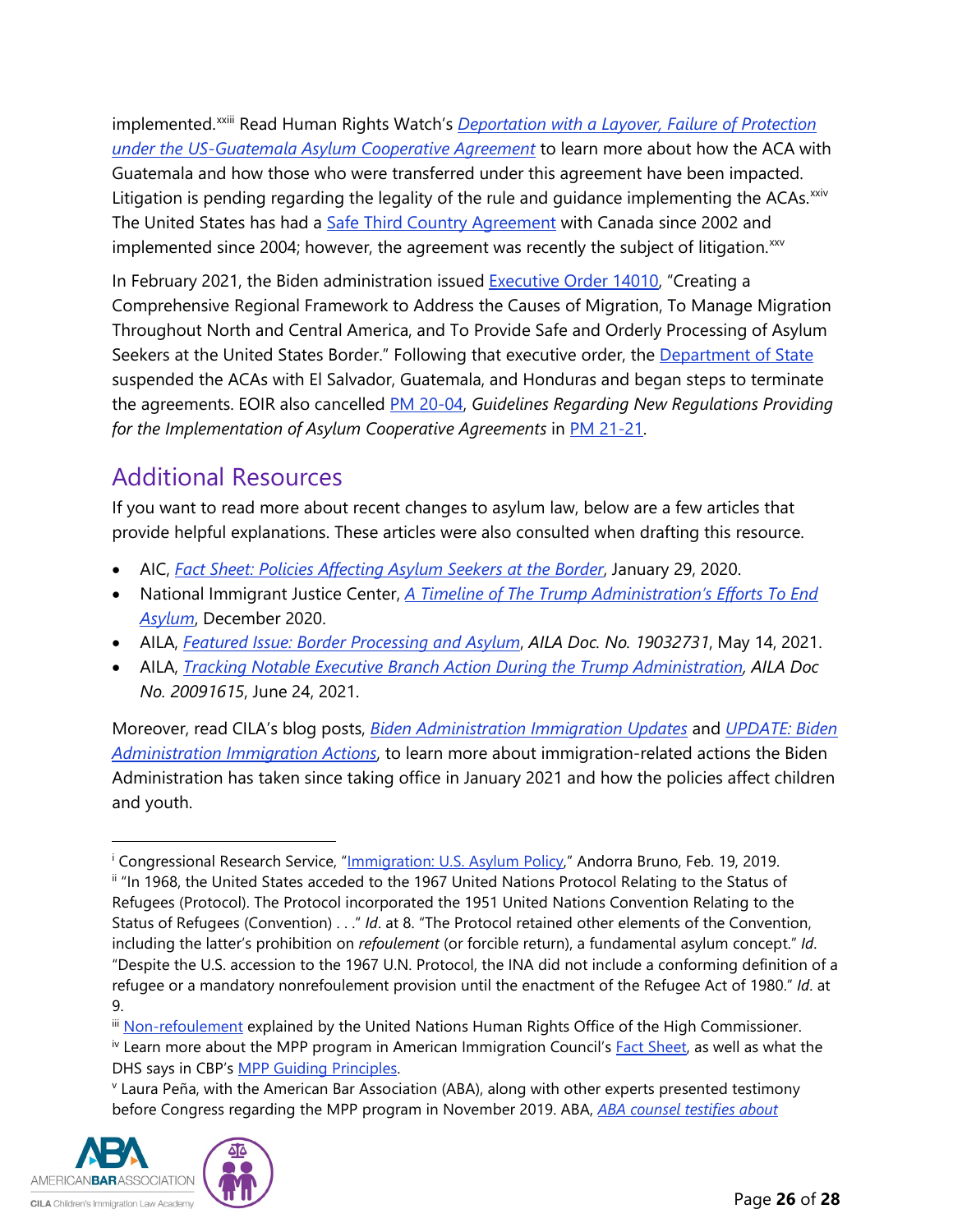*[concerns with Remain in Mexico immigration policy](https://www.americanbar.org/news/abanews/aba-news-archives/2019/11/aba-counsel-testifies-about-concerns-with-remain-in-mexico-immig/)*, Nov. 19, 2019. *See also* Chicago Tribune, *['Remain in](https://www.chicagotribune.com/sns-tns-bc-congress-immigration-20191119-story.html)  [Mexico' policy faces internal critiques at House hearing](https://www.chicagotribune.com/sns-tns-bc-congress-immigration-20191119-story.html)*, CQ Roll Call, Tanvi Misra, Nov. 19, 2019.

<span id="page-26-0"></span>vi Reuters, *[When the U.S. puts a border between migrant kids and their caretakers](https://www.reuters.com/article/us-usa-immigration-separations-insight/when-the-u-s-puts-a-border-between-migrant-kids-and-their-caretakers-idUSKCN1U618L)*, Kristina Cooke, Nov. 11, 2019.

<span id="page-26-1"></span>vii CILA co-hosted two webinars with CLINIC in 2020 focused on working with children affected by MPP, which are available to view for free on CILA's [website.](http://www.cilacademy.org/trainings/webinars/) The webinars are entitled *Strategies for Working with Children Affected by MPP* and *Strategies for Working with Children Affected by MPP, Part 2: Equitable Tolling, Motions to Reopen, Motions to Stay*.<br><sup>viii</sup> According to Human Rights First's [website,](https://www.humanrightsfirst.org/press-release/human-rights-first-publishes-running-database-attacks-asylum-seekers-under-mpp) "Human Rights First has published for the first time its

<span id="page-26-2"></span>running database tracking kidnappings, attacks and other violence against asylum seekers under the 'Remain in Mexico' policy." The press release goes on to say, "[t]he tracker invites asylum seekers, attorneys, human rights researchers and others to provide information about abuses that researchers can investigate, assess and potentially add to the database. It also has a feature to assist asylum seekers or attorneys to file a formal complaint to the U.S. Department of Homeland Security's Office for Civil Rights and Civil Liberties."

<span id="page-26-3"></span>ix The ACLU of San Diego and Imperial Counties filed *Doe v. Wolf* regarding the right to counsel in MPP non-refoulement interviews. On January 14, 2020 the **Southern District of California** federal court certified a proposed class and issued a preliminary injunction in the matter. Read the ACLU of San Diego and

<span id="page-26-4"></span>Imperial County's Practice Advisory about the case.<br>X Associated Press, *[High court to review two cases involving Trump border policy](https://apnews.com/article/joe-biden-mexico-elections-immigration-us-supreme-court-590c40215b964cae7c274f8936d72c8a)*, Jessica Gresko and Mark Sherman, Oct. 19, 2020.

<span id="page-26-5"></span>xi *See also* Attorney General of Texas, [AG Paxton Sues Biden Administration to Reinstate Migrant](https://www.texasattorneygeneral.gov/news/releases/ag-paxton-sues-biden-administration-reinstate-migrant-protection-protocols)  [Protection Protocols,](https://www.texasattorneygeneral.gov/news/releases/ag-paxton-sues-biden-administration-reinstate-migrant-protection-protocols) April 13, 2021. *See also* The Texas Tribune, *[Texas sues Biden administration in effort to](https://www.texastribune.org/2021/04/13/ken-paxton-migrant-protection-protocols/)  [reinstate Trump-era 'remain in Mexico'](https://www.texastribune.org/2021/04/13/ken-paxton-migrant-protection-protocols/) immigration policy*, Shawn Mulcahy, April 13, 2021.

<span id="page-26-6"></span>xii United Nations High Commissioner for Refugees (UNHCR), *[State Parties to the 1951 Convention relating](https://www.unhcr.org/en-us/protection/basic/3b73b0d63/states-parties-1951-convention-its-1967-protocol.html)  [to the Status of Refugees and the 1967 Protocol](https://www.unhcr.org/en-us/protection/basic/3b73b0d63/states-parties-1951-convention-its-1967-protocol.html)*, April 2015. *See also* United Nations Treaty Collection to see participants to the Convention against Torture (CAT) and other Cruel Inhuman or Degrading [Treatment or Punishment.](https://treaties.un.org/Pages/ViewDetails.aspx?src=TREATY&mtdsg_no=IV-9&chapter=4&clang=_en) Unaccompanied children commonly come to the United States from El Salvador, Guatemala, and Honduras. All three countries are participants to the Convention, Protocol, and CAT.

<span id="page-26-7"></span>xiii 84 FR 33829, 33835.

<span id="page-26-8"></span>xiv *Al Otro Lado, Inc. v. Wolf*, No. 3:17-cv-02366-BAS-KSC (S.D. Cal.).

<span id="page-26-9"></span>xv The Washington Post, *[The cost to become a U.S. citizen is going up 61 percent](https://www.washingtonpost.com/business/2019/11/13/cost-become-us-citizen-is-going-up-percent/)*, Christopher Ingraham, Nov. 13, 2019. *See also* Forbes, *[Judge Blocks USCIS Fee Increases: Here's Why it Happened](https://www.forbes.com/sites/stuartanderson/2020/09/30/judge-blocks-uscis-fee-increases-heres-why-it-happened/#4f47a5e7583a)*, Stuart Anderson, Sept. 30, 2020.

<span id="page-26-10"></span>xvi *See* El Paso Times, *[The Trump administration is turning away unaccompanied children at the border](https://www.usatoday.com/story/news/nation/2020/06/10/border-patrol-rejects-migrant-children-cdc-rule-amid-covid-19/5333392002/)  [because of coronavirus](https://www.usatoday.com/story/news/nation/2020/06/10/border-patrol-rejects-migrant-children-cdc-rule-amid-covid-19/5333392002/)*, Lauren Villagran, June 10, 2020. *See also* CBS News, *[U.S. stops holding migrant](https://www.cbsnews.com/news/u-s-stops-holding-migrant-children-in-hotels-but-says-they-can-still-be-expelled/)  [children in hotels, but says they can still be expelled](https://www.cbsnews.com/news/u-s-stops-holding-migrant-children-in-hotels-but-says-they-can-still-be-expelled/)*, Camilo Montoya-Galvez, Oct. 2, 2020. *See also* U.S. Customs and Border Protection, *Nationwide Enforcement Encounters: Title 8 Enforcement Actions and Title 42 Expulsions*, [FY20](https://www.cbp.gov/newsroom/stats/cbp-enforcement-statistics/title-8-and-title-42-statistics-fy2020) to [FY21TD.](https://www.cbp.gov/newsroom/stats/cbp-enforcement-statistics/title-8-and-title-42-statistics)

<span id="page-26-11"></span><sup>xvii</sup> On April 29, 2019, there was a **Presidential Memorandum** directing DHS to change how the agency administers Credible Fear Interviews. The following day, on April 30, 2019, the USCIS Asylum Division updated [Lessons Plans](https://fingfx.thomsonreuters.com/gfx/mkt/11/10239/10146/2019%20training%20document%20for%20asylum%20screenings.pdf) making it more difficult to pass Credible Fear Screenings. In July 2019, [USCIS](https://www.uscis.gov/news/news-releases/asylum-and-internal-relocation-guidance) issued new guidance to asylum officers regarding internal relocation during Credible Fear screenings. [News outlets](https://www.cbsnews.com/news/immigration-program-expediting-deportations-of-asylum-seekers-at-border-expands/) have also reported on pilot projects Prompt Asylum Case Review (PACR) and Humanitarian Asylum Review Process (HARP) which began in October 2019 in El Paso. The [ACLU](https://www.texastribune.org/2019/12/06/aclu-files-suit-stop-immigration-pilot-programs/) has filed a lawsuit against these programs. Check out the Congressional Research Service's [flowchart](https://crsreports.congress.gov/product/pdf/IG/IG10017) showing the process adults and families now go through when arriving at the Southern border. On 2/2/21, President Biden

ΔΤΔ AMERICANBARASSOCIATION **CILA** Children's Immigration Law Academy

Page **27** of **28**